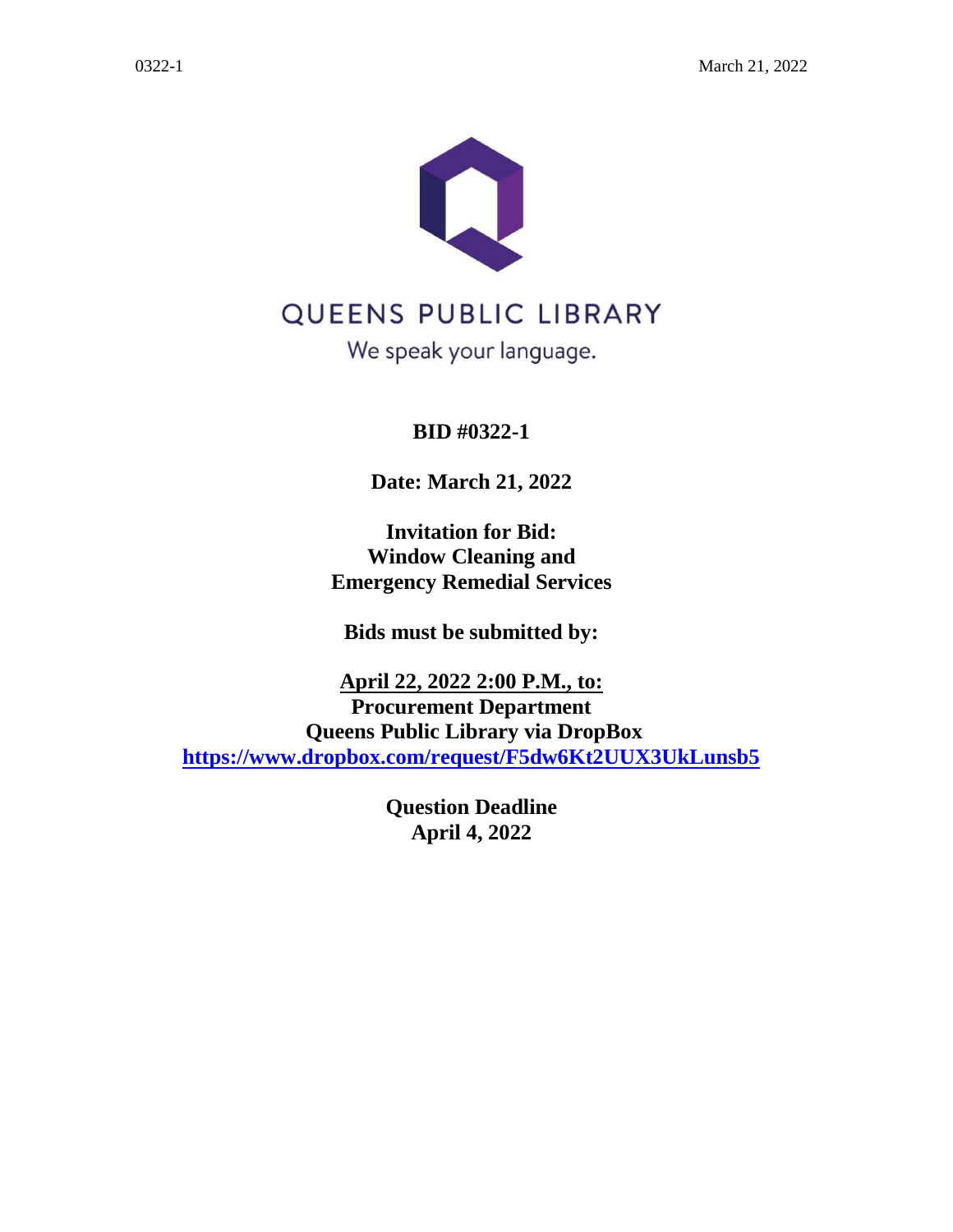# **Instructions to Bidders**

All questions and requests for additional information concerning this Bid should be directed to Nicolas Cuttonaro, FES Coordinator, Facilities & Environmental Service, Cristina Polychronopoulos, Purchasing Coordinator, Xavier Cerda Assistant Director of Procurement Management and William Funk, Vice President of Procurement Management, are the authorized Library contact persons at:

> **Telephone #: 718-990- 4165 or 718-990-8684 or 718-990-0782 and 718-990-0783 E-Mail Address: [BIDcontact@queenslibrary.org](mailto:BIDcontact@queenslibrary.org)**

**Bid Due Date and Time and Location:**

**Date: April 22, 2022 Time: 2:00PM Location: Bid responses must be uploaded to DropBox using the link below:**

**DropBox link:** <https://www.dropbox.com/request/F5dw6Kt2UUX3UkLunsb5>

### **Question Deadline:**

**Date: April 4, 2022**

**Library's Procurement Opportunities Webpage:** This bid is posted on the Library's Procurement Opportunities webpage. Unless instructed otherwise, all related documents are posted on this webpage. Bidders have the responsibility of frequenting the Library's Procurement Opportunities webpage for any updates to the bid including the posting of answers to questions received, bid revisions or addendums or any other updates. The direct link to the webpage is:

[https://www.queenslibrary.org/about-us/procurement-opportunities.](https://www.queenslibrary.org/about-us/procurement-opportunities)

**Bid Submissions:** The response documents, composed of your Bidder Qualification responses, supporting documents (as required) and cost submissions, in either Microsoft Word, MS Excel or PDF format must be uploaded using the DropBox link below no later than **2:00 p.m**. **on April 22, 2022.** If multiple files are uploaded, each submitted document name should be a clear reference to the section and information it contains, ex: "Resumes", "Work Experience" and "Financials".

Bid responses should be uploaded to DropBox using the link below:

# **DropBox link:** <https://www.dropbox.com/request/F5dw6Kt2UUX3UkLunsb5>

The Library will not consider any submissions that are faxed, emailed or sent as paper copies, and will not consider any submission received after the submission due date under any circumstances **(e.g., wi-fi limitations, internal web connectivity issues).**

**Late Submissions:** Bids received after the Due Date and Time are late and shall not be accepted. Unless the Library issues a written addendum to this Invitation to Bid which extends the Due Date and Time for all bidders, the Due Date and Time prescribed above shall remain in effect.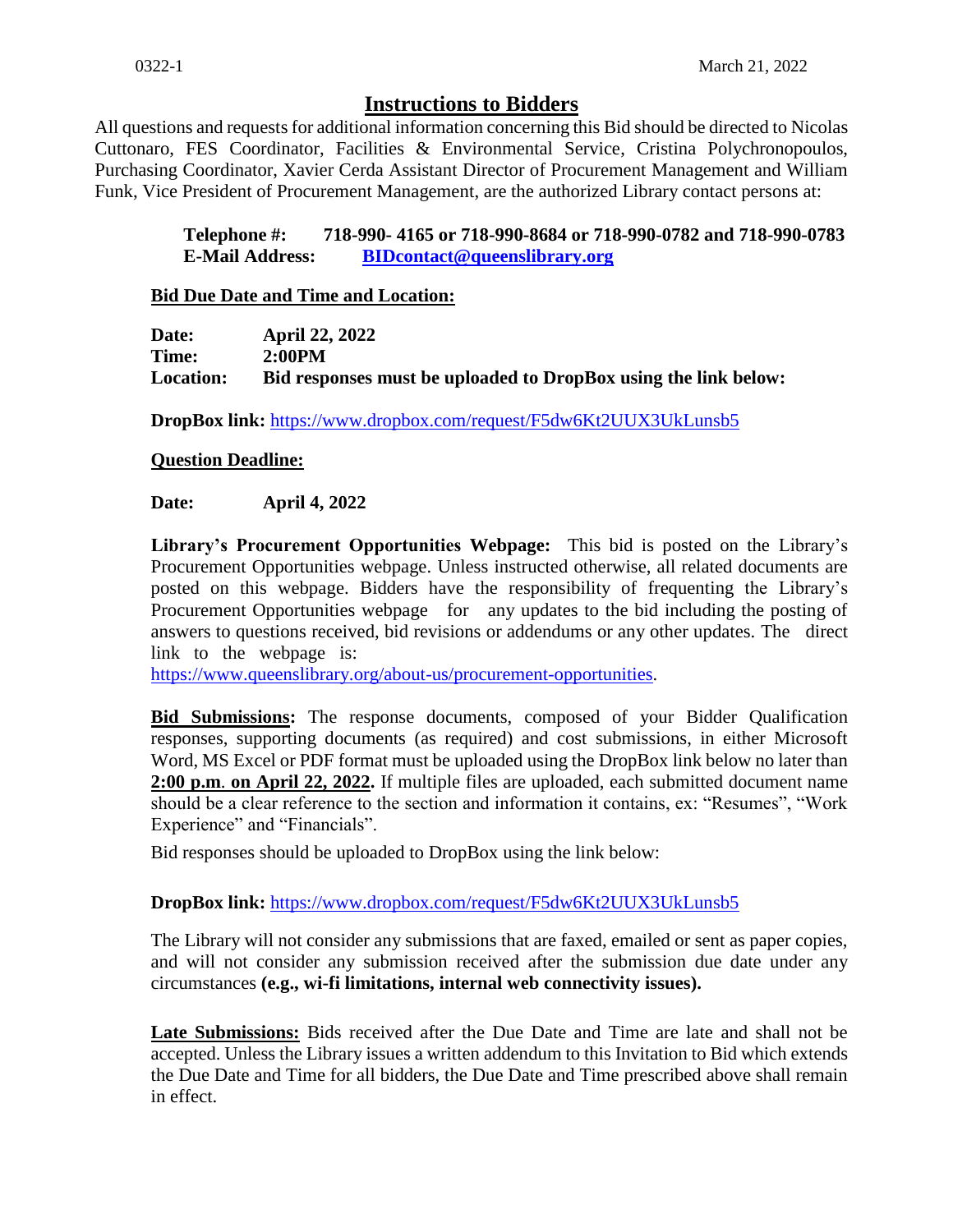The Library will not provide reimbursement for any costs or expenses incurred in connection with this bid, including the costs of preparing and submitting a response, providing any additional information or attending an interview. All material that is submitted in response to this bid will become the sole property of the Library.

# *Bid prices must be held for no less than 180 days from date of submission*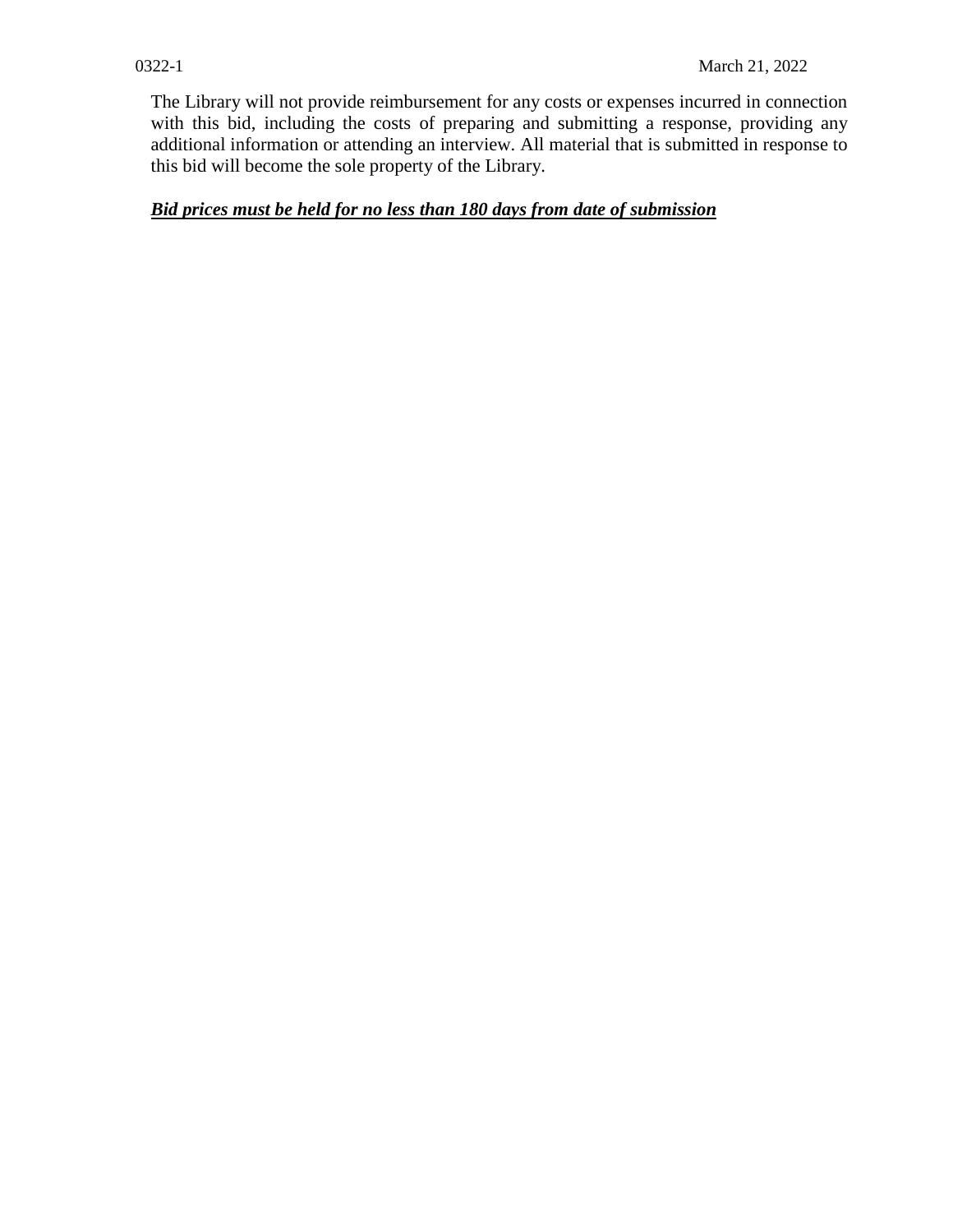# **TABLE OF CONTENTS**

- I. Library Overview
- II. Scope of Work
- III. Bidder Qualifications
- IV. Contract Term
- V. Bid Process & Guidelines
- VI. Bid Submission Requirement Forms:
- VI. Bid Submission Requirement Forms:
	- Form #1 Statement of Understanding
	- Form #2 References
	- Form #3 Non-Collusive Bidding Certification
	- Form #4 Bid Sheet
	- Form #5 Vendor Responsibility Questionnaire
	- Form #6 Acknowledgement of Addenda
	- Form #7 Queens Borough Public Library Checklist
	- Attachment 1- Library Standard Terms/ Insurance Attachment 2- Local Law 34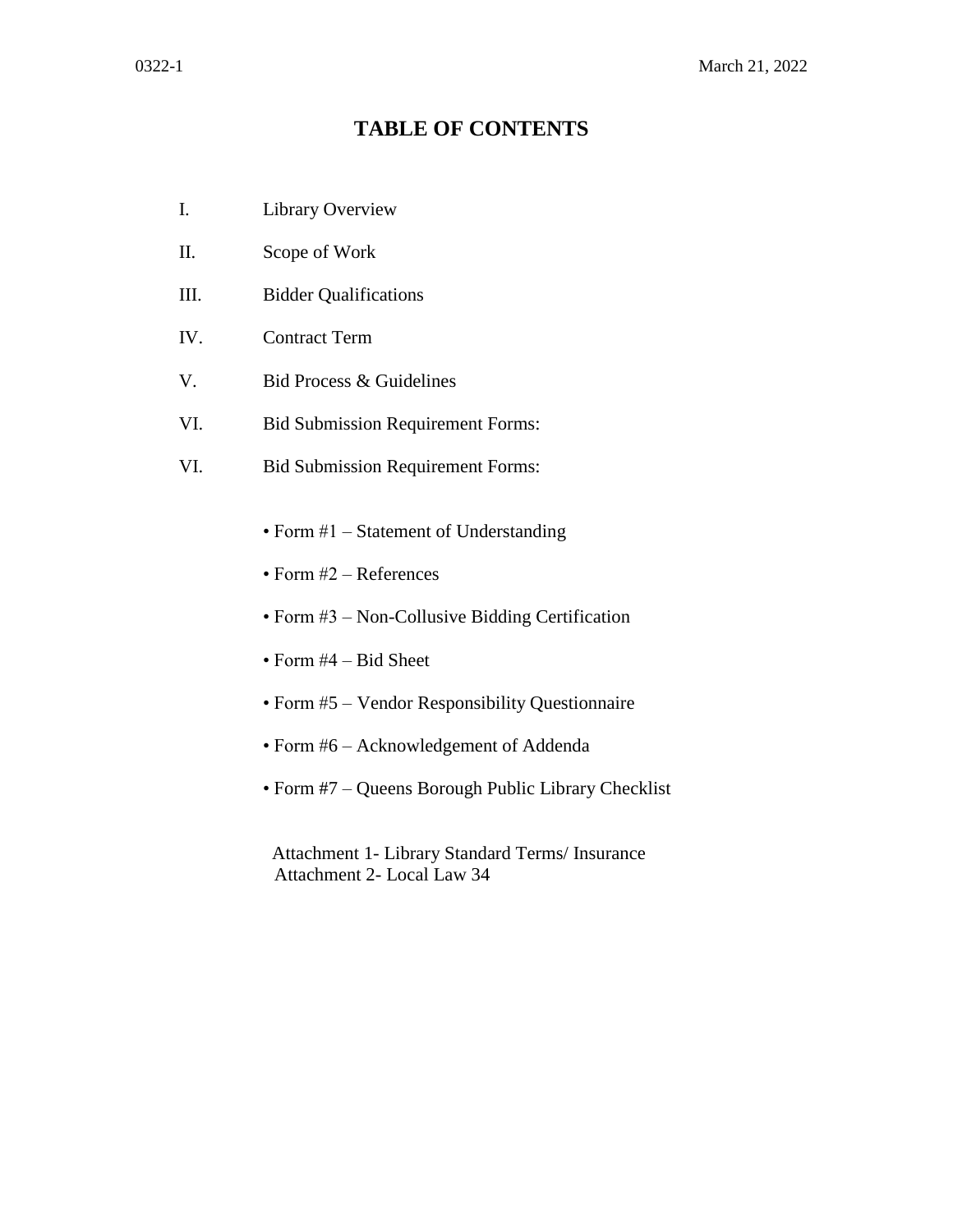# I. **LIBRARY OVERVIEW**

The Library is an independent not-for-profit corporation. It is one of the largest and most innovative libraries in the world and one of the three New York City library systems. The Library consists of a Central Library and other facilities located throughout the County of Queens in the State of New York. For a complete listing of current facilities please visit the Library's webpage: <https://www.queenslibrary.org/about-us/locations> .

The Library serves 2.4 million Queens residents, with an extensive collection of books, reference materials, periodicals, government documents, video and audiocassettes, records, compact discs, DVDs, and photographs and maps. The Library has a computerized integrated circulation and catalog system, state-of-the-art computer equipment in all community libraries, and the ability to provide information through free Internet access to the public. The Library offers a wide variety of reading, writing, and literacy programs, and functions as an integral part of the Queens community.

# II. **SCOPE OF WORK**

The Library has decided to engage the expertise of qualified vendors to provide cleaning and remedial services. For current library locations please visit the Library's webpage: <https://www.queenslibrary.org/about-us/locations> .

The Library intends to award to multiple firms with the primary contract to the lowest responsible bidder ("Primary Successful Bidder"), the secondary contract to the next lowest responsible bidder ("Secondary Successful Bidder"), and so forth. The Library in its sole discretion shall determine the number of awarded firms. All awarded firms throughout this bid are the ("Successful Bidder")

Note: The Library does not guarantee work. Additionally, the Library reserves the right to issue bids or requests for quotations for specific projects.

The Library reserves the right to award any work to the Primary Successful Bidder at or below its maximum straight hourly rate and in accordance to the maximum percentage mark-up as specified in this bid. If in the event the Primary Successful Bidder is not available, or the Primary Successful Bidder has a lapse of insurance, or if the Library through its Procurement Department rejects a Statement of Work ("SOW"), the Library may award work to the Secondary Successful Bidder next, then to the Tertiary Successful Bidder next and so forth.

Additionally, the Library in its sole judgement, as communicated by the Procurement Department, shall make the determination that if the Primary Successful Bidder has demonstrated poor performance or quality, does not have the capability to perform the work and/or within the required time frame, or has demonstrated health and safety issues, the Library may award work to the Secondary Successful Bidder and so forth.

The Library also reserves the right to award work for a specific project or duration of time based on competition among the Successful Bidders. In addition to the above, Successful Bidders must adhere to all requirements of the bid, the contract and the provisions below.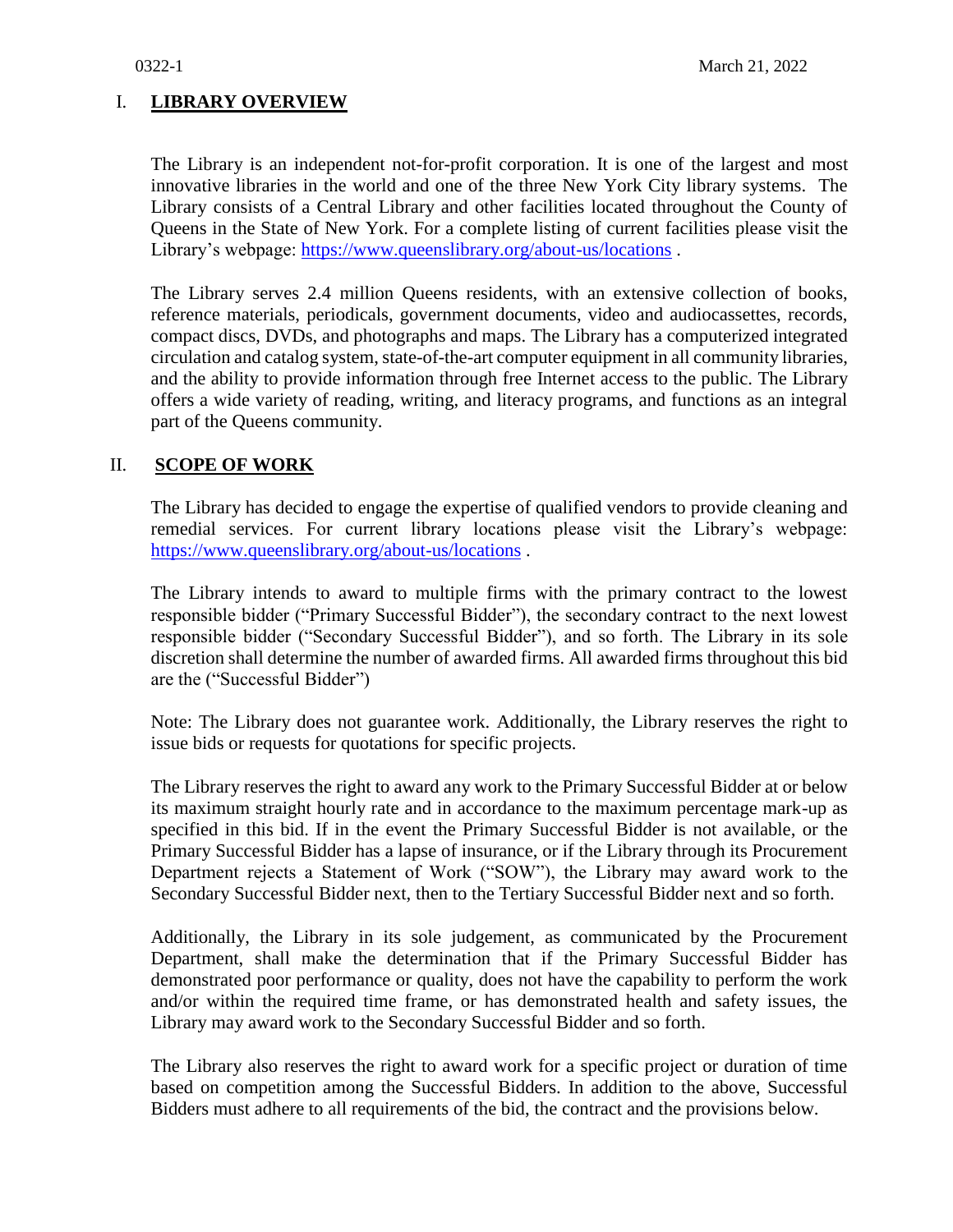# **General Requirements:**

**A. Window Cleaning –** Designated Libraries

Provide all labor, materials and rigging necessary to perform window cleaning services above ten (10) feet. See below designated locations and frequency levels. Completely clean exterior (and interior where applicable) surfaces of all glass and/or polycarbonate sheet windows and panels.

- 1. Bidders to provide five year flat rate pricing per designated location (see bid pricing sheet).
- 2. Bidders are responsible to conduct site surveys prior to submitting bid to verify all field conditions, dimensions, and adjacent areas that may impact performance of work.
- 3. The Successful Bidder shall clean all glass surfaces with a solution of lukewarm water and 10% ammonia. The Successful Bidder to wipe down sills and ledges.
- 4. The Successful Bidder shall clean Polycarbonate sheets, Lexan Plexiglas and acrylics that require special care with a solution of lukewarm water and a mild soap or detergent, using a sponge or soft cloth, rinsed with clean water and wiped with a chamois cloth or cellular sponge.
- 5. The Successful Bidder shall clean all surfaces of exterior glass windows and doors on elevations above ten (10) feet.
- 6. Where applicable the Successful Bidder shall clean all surfaces of interior and exterior glass of skylights (Central 2nd floor – 7 skylights total).
- 7. Where applicable the Successful Bidder shall clean all surfaces of interior stairwell glass (Flushing).
- 8. The Successful Bidder shall ensure that all glass and polycarbonate surfaces shall be clear and streak free upon completion of work.
- 9. The Successful Bidder shall ensure that all work be performed in a manner so as not to interfere with public service operations.
- 10. The Successful Bidder must caution off all of the exterior work area (interior work area when applicable) and maintain a safe walkway as required by the City of New York.
- 11. The Successful Bidder shall be responsible to provide copies to the Library's Facilities and Environmental Services department's authorized personnel all required permits and rigging license(s) as appropriate prior to commencement of applicable work.
- 12. The Successful Bidder shall be responsible to repair at its own cost and expense any damage to the building, fixtures or furniture that may occur as a result of its glass cleaning operations. The Successful Bidder shall also be responsible to repair at its own cost and expense replacement of any glass broken during execution of its work.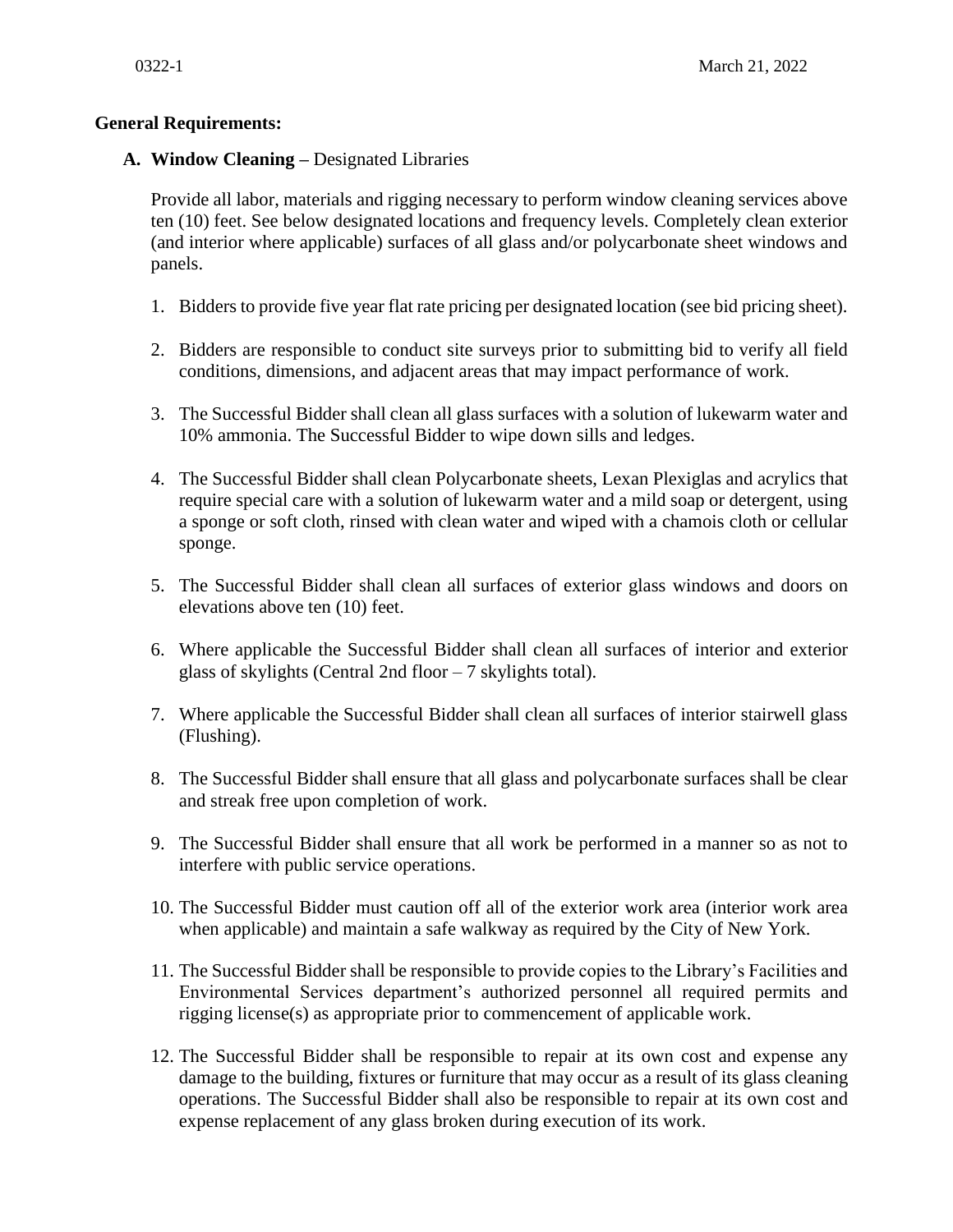13. All cleaned surfaces shall be inspected by the library manager, the Library's Facilities and Environmental Safety ("FES") department authorized personnel or designated library representative. The Successful Bidder shall provide a service report and upon mutual determination of satisfactory performance of work service report shall be signed by authorized Library representatives and the Successful Bidder and dated. Any disagreement regarding quality of work shall be noted on service report for disposition.

# **B. Extensive Grounds Cleaning (designated libraries only)**

Provide all labor and materials necessary to perform extensive grounds cleaning at designated locations and frequency levels (see bid pricing sheet). Bidders are responsible to conduct site surveys prior to submitting bid to verify all field conditions, dimensions, and adjacent areas that may impact performance of work. Work to be performed includes hedge cutting, ditch clearance, tree trimming and removal, pruning and removal of unusual accumulation of tree branches, storm-related tree damage, and fall leaf removal.

### C. **Equipment**

1. The Successful Bidder shall be able to provide all the required equipment as per the bid pricing sheet. Bidders are to provide all equipment at a rate not to exceed twenty (20) percent mark-up.

### D. **Emergency Remedial Services –** System-wide

- 1. Bidders to provide labor rates (see bid pricing sheet) for emergency remedial services as required system-wide. The Successful Bidder shall perform as required emergency remedial services to include but not limited to sidewalk steam cleaning, mold clean-ups, graffiti removal (i.e., flag pole, stainless steel façade), disaster recovery (i.e., flood cleanups), extensive grounds and storm-related clean-ups.
- 2. Queens Library shall pay the Successful Bidder 1.5 times the Straight Time unit price that is in effect for Overtime work as defined below. Queens Library shall pay the Successful Bidder 2.0 times the Straight Time unit price that is in effect for Premium Time work as defined below in General Conditions.

### **E. General Conditions**

- 1. The Successful Bidder to provide all requested pricing for anticipated five-year contract.
- 2. Designated staff of the Library's FES department shall be authorized to direct the Successful Bidder to perform work at designated sites as necessary, based on field evaluation, project meetings and/ or applicable drawings. Identification of authorized Library personnel will be provided to the Successful Bidder at the commencement of this service contract, with update as required.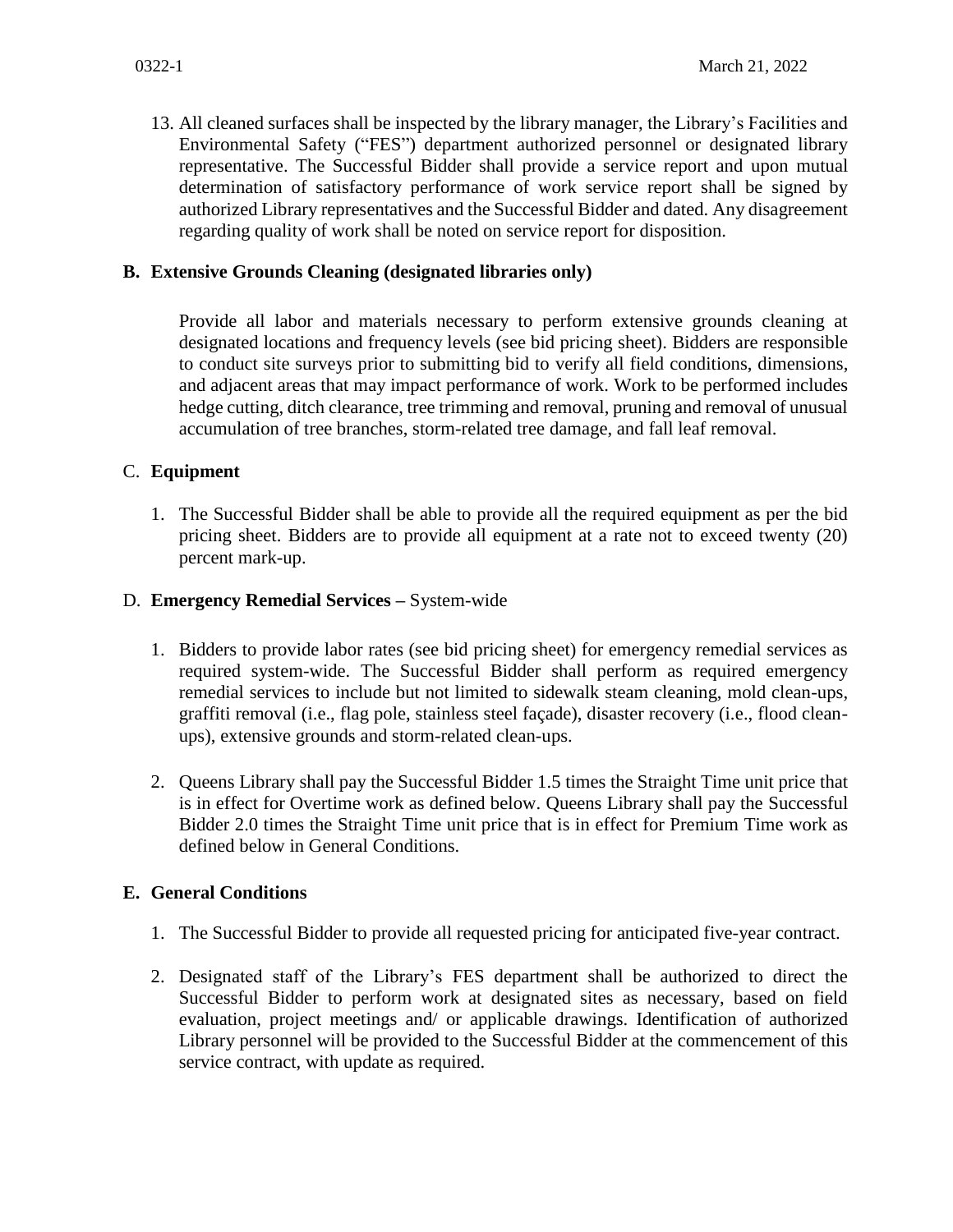- 3. The Successful Bidder shall be responsible to perform work in such a manner so as to limit interference with Library public service operations, as feasible. In the event that work requires interruption of public service, Successful Bidder shall notify FES prior to scheduling work, in order to coordinate the project. Library shall provide reasonable access as required for service and repair. Work which may require building closure shall be scheduled a minimum of thirty (30) days in advance.
- 4. Work performed by the Successful Bidder and its materials furnished shall be subject to inspection and approval by designated personnel of FES in order to process payment(s).
- 5. The Successful Bidder shall maintain sufficient stock of materials necessary for execution of the work under this specification or shall have ready access to materials so as not to delay the performance of work.
- 6. The Successful Bidder shall provide staffing at their office during regular working hours that are able to contact service personnel, or may provide an answering machine announcing the telephone number of such personnel or an operator staffed answering service who can contact such personnel for times other than regular working hours, or other appropriate electronic means of contacting service personnel.
- 7. The Successful Bidder to provide regular service 8:00 a.m. 5:00 p.m., Monday through Friday, including any holidays when Library is open to the public, at straight-time rates. Work performed at times other than regular working hours, Saturdays, Sundays or holidays when the Library is closed to the public shall be on overtime or premium rates, as required (see Bid Pricing Sheet).

Library Holiday Closings \*New Year's Day Martin Luther King, Jr. Day Presidents' Day Memorial Day \*Independence Day Labor Day Columbus Day \*Veterans Day Thanksgiving Day Christmas Day (If holiday indicated with "\*" falls on a weekend, observed day will vary.)

- 8. All work will be handled on a project by project basis. Walk through with appropriate parties to be scheduled with Director of FES and/or designated Library personnel.
- 9. The Successful Bidder shall utilize Statement of Work ("SOW") for submission of cost estimates for work to be performed as required during the effective periods of this service agreement, based on authorized unit prices. Library to follow-up with issuance of a SOW, and a Purchase Order to the Successful Bidder based on proposal approval.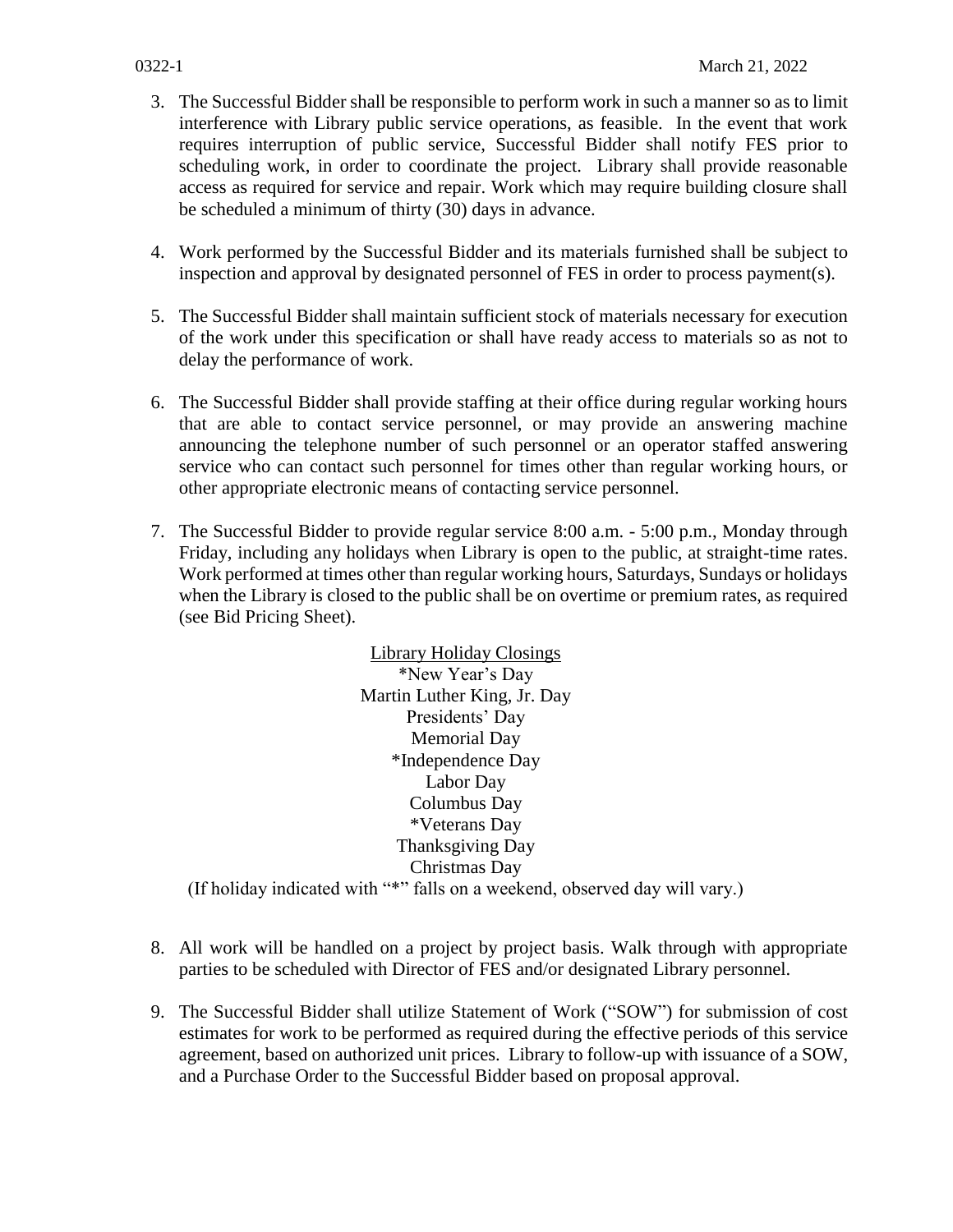- 10. The Library anticipates that Successful Bidder will provide a timely response / proposal (within three working days) following Library's request for submission of SOW, in order for the Library to develop the SOW and subsequently execute a Purchase Order to initiate the work. Repeated failure to submit proposals in response to requests may be cause for the Library to rescind award of this service agreement.
- 11. Based on issuance of a Purchase Order to affect work, the Successful Bidder is expected to commence work within three (3) working days and is expected to complete the work within the time frame estimated on SOW (as required). All emergency work to be coordinated accordingly with Library's authorized representative in order to expedite performance of work. Response time to calls for emergency service shall not exceed two (2) hours maximum.
- 12. For routine or emergency work, the Successful Bidder shall be responsible to notify the Library regarding potential presence of asbestos containing material ("ACM") prior to commencing work. The Library will engage the services of a testing firm to determine the presence / absence of ACM and will then, as required, engage the services of an abatement contractor to perform corrective action, prior to having the Successful Bidder initiate work.
- 13. For routine or emergency work regarding requirements for permits, the Successful Bidder to be responsible for filing with New York City Buildings Department and / or all other agencies having jurisdiction as appropriate, permit, inspection, testing application documents, as required per specific job conditions and scope of work. All permits as required for specific job sites shall be displayed or otherwise available for inspection by appropriate agencies. Proposed permit requirements shall be identified on SOW as necessary.
- 14. The Successful Bidder shall remove all rubbish, debris, waste material, temporary structures / barricades or other materials away from Library property upon completion of service calls or other work performed as applicable.
- 15. The Library shall have the sole authority to instruct the Successful Bidder to remove any personnel from a project that the Library has determined has created a health, safety or a security concern. Such determination shall be made in writing.

# **F. Materials and Equipment Mark-Up**

The Successful Bidder shall accept that the maximum percentage mark-up of materials and equipment shall not exceed twenty (20) percent. All Bidders by responding to this solicitation accepts that the maximum percentage mark-up of materials and equipment shall not exceed twenty (20) percent of materials above trade price as published in applicable regional pricing trade catalogs and lists for materials and equipment. The Successful Bidder shall provide reference to trade discounted supply house publication(s) or copy of the Successful Bidder's invoice in order to substantiate material prices for billing. Cleaning materials, supplies and equipment to include but not limited to rags, polish, cleaning agents, protective equipment, gloves and masks. Specifically excluded from this provision is equipment in which Bidders are to provide pricing.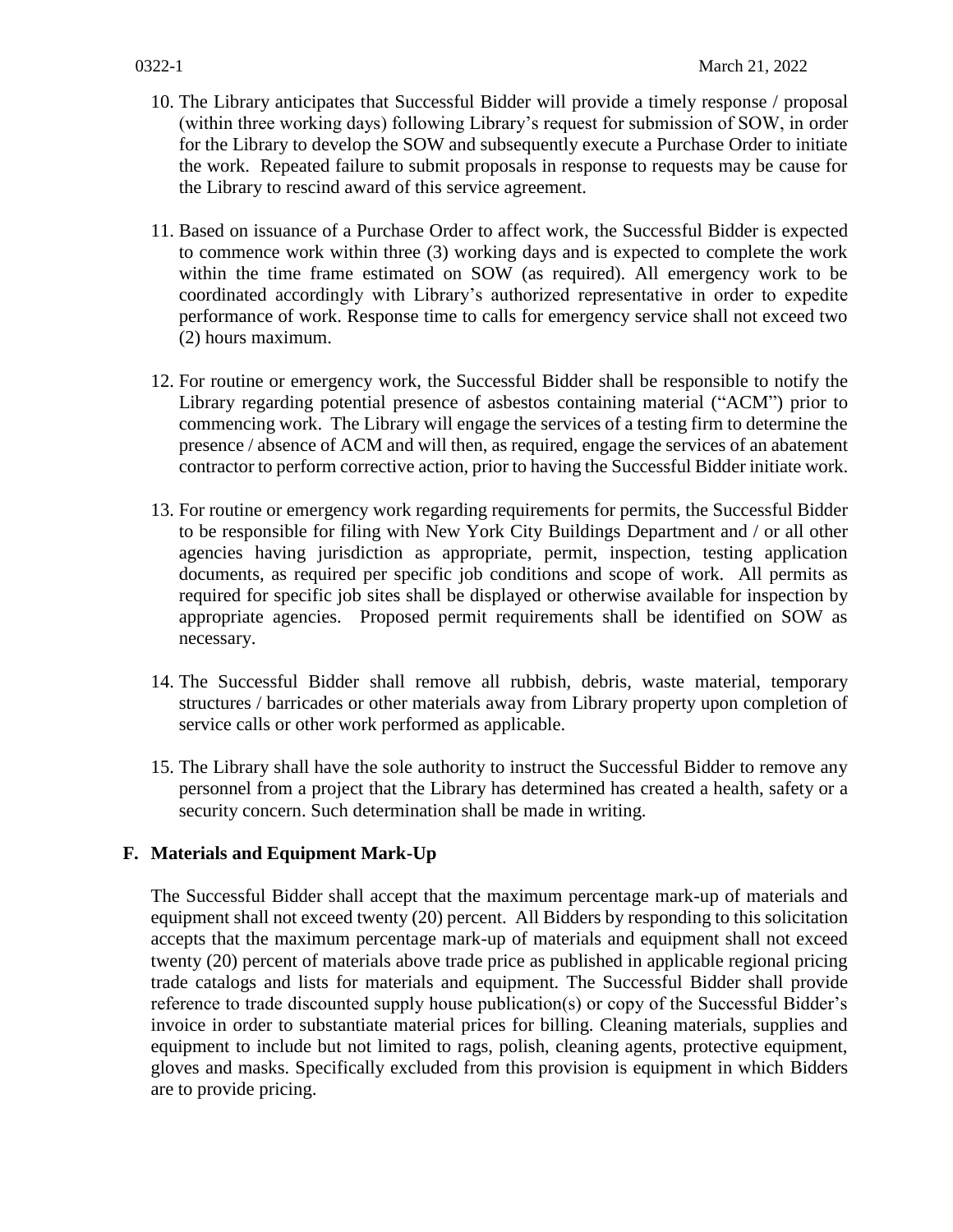### III. **BIDDER QUALIFICATIONS**

In order to be eligible to bid, bidder must be an entity that is duly formed and in good standing under the laws of the relevant jurisdiction and, to extent applicable, licensed to provide the products and services for which it seeks to submit a bid. Bidder must demonstrate that they have been in business at least five years and is able to prove demonstrated capability as professional cleaners with a complete project record satisfactory to the Library. Bidder must ensure that licensed employees shall be on job site at all times during actual work (certified window cleaners). The Successful Bidder must hold Green Cleaning certification (or an equivalent certification deemed acceptable in the sole judgement of the Library). Additionally, the Successful Bidder's employees must be OSHA certified (or an equivalent certification deemed acceptable in the sole judgement of the Library). In submission of its bid, bidder must demonstrate that they meet all the above requirements.

- 1. Provide a brief description of your firm, its history and ownership structure, and its number of employees. Also include any significant developments, or organization, ownership or financial structure changes that have occurred in the last three (3) years, or that you anticipate in the future.
- 2. Provide the name, title, address, telephone and fax number, and e-mail address of the individual the Library should contact with respect to your bid. Make a statement regarding the availability of this individual as the primary contact to the Library throughout the term contemplated under this bid.
- 3. Provide a summary of your firm's experience and qualifications in meeting the standards of the Vendor Qualification requirements contained in the bid document and with executing the obligations listed in the Scope of Work. Include specific references to work for not-for-profit corporations, library systems or other like-entities. Provide evidence of your firm's Green Cleaning certification or an equivalent certification determined by the Library. Detail your firm's OSHA training and certification of employees.
- 4. Describe how you would staff the engagement and be able to respond to the Scope of Work.
- 5. Provide a minimum of three (3) recent clients as references that best represent your ability to perform the tasks described in this Bid (a "Reference Client"). Provide the Reference Client's name, contact person, title, address, and telephone number. Please provide details on the work performed for each Reference Client, including, the length of any contract, contract value and explanation of how the work performed is similar to the work required by the Library, as well as any other pertinent information relevant to representing your qualifications to perform the work.
- 6. Provide copies of your two (2) most recent audited financial statements. If audited financial statements are not available, please explain why and identify how the Library can assess the financial condition of your firm.
- 7. Identify the nature of any potential conflict of interest your firm or any proposed subconsultants might have in providing the Scope of Work under this bid with the Library.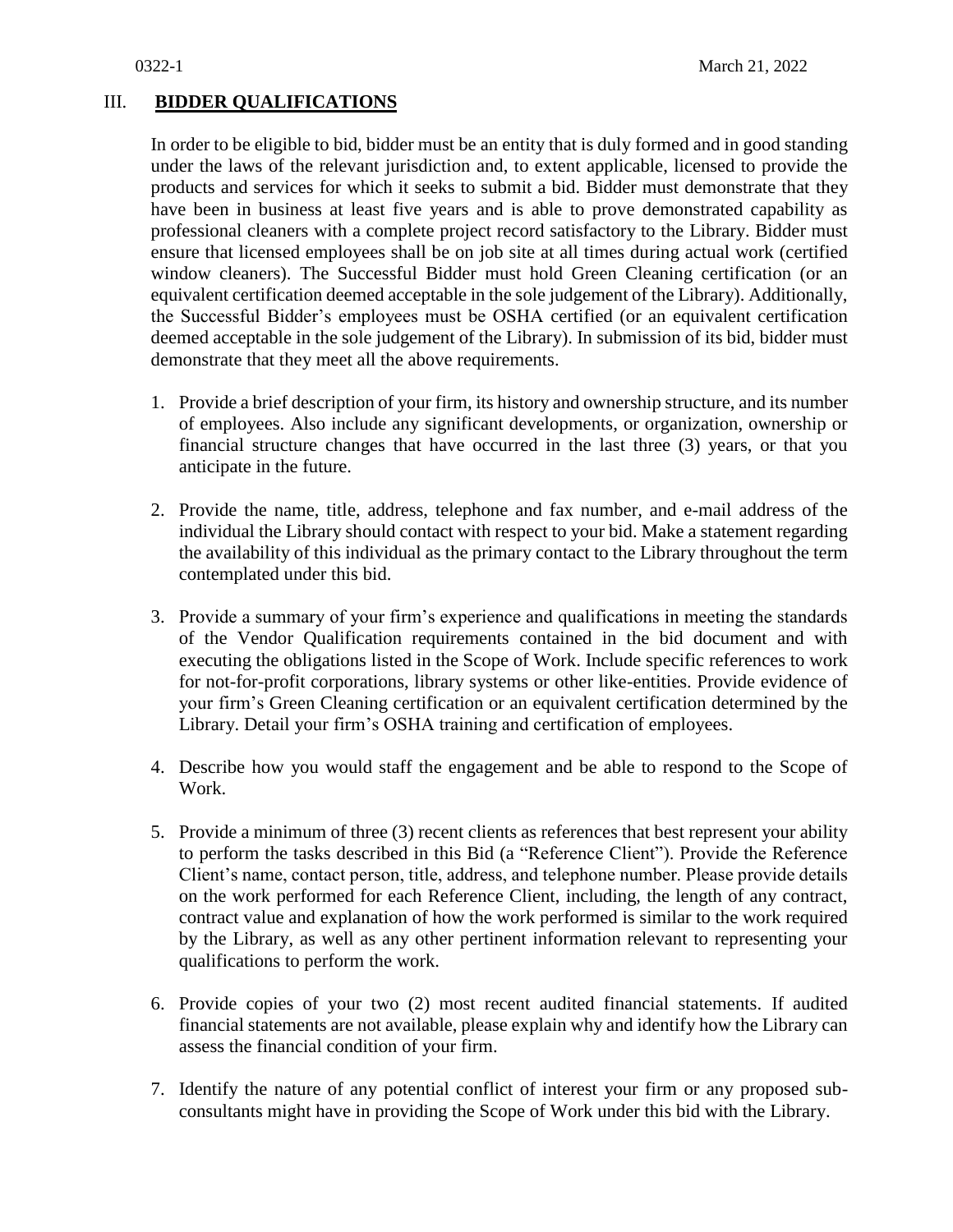- (a) Discuss fully any conflicts of interest, actual or potential, which might arise in connection with your firm's involvement with the Library. If your firm believes that a conflict of interest might arise, please describe how such conflict would be resolved.
- (b) State whether your firm represents any party that is or may be adverse to the Library.
- 8. Discuss any past or present civil or criminal legal investigations, litigation or regulatory action involving your firm or any of its employees that could impact your role or ability to serve as a contractor to the Library. If none, include a statement that there are no past or present civil or criminal legal investigations, or pertinent litigation and or regulatory actions that could impact your firm's ability to serve in the required capacity.

# IV. **CONTRACT TERM**

It is anticipated that the term of this agreement shall be for a (3) three year period with (2) one year options to renew.

# V. **BID PROCESS AND GUIDELINES**

- 1. Firm must submit an electronic submittal of your bid through the DropBox link. The response documents, are composed of your Bidder Qualification responses, supporting documents (as required) and cost submissions, in either Microsoft Word, MS Excel or PDF format must be uploaded using the DropBox link noted on the cover of this solicitation, no later than 2:00 p.m. on April 22, 2022. If multiple files are uploaded, each submitted document name should be a clear reference to the section and information the file contains, ex: "Resumes", "Work Experience" and "Financials".
- 2. Bidder to provide responses to bid section III. Vendor Qualifications and to provide all requested forms including Pricing form. The Successful Bidder to provide all specified and/or equivalent services and materials listed in this Bid.
- 3. The Successful Firm is to provide most competitive pricing. Prices shall not increase through the term of the contract until the annual adjustment period. However, prices may decrease at any time during the year. Should the contract be renewed for the additional years, pricing will be updated annually, in the same manner as that of the original term.
- 4. Bidders shall be required to provide pricing in the following manner. The Library will score pricing as outlined below:
	- a. Pricing for Window Cleaning Services and Ground Cleaning totals. Bidders will be required to provide its pricing for all items listed in the spreadsheet. Note that pricing represents the firm's maximum pricing and that the listed quantities are estimates. Annual increases to this pricing list is subject to the annual Consumer Price Index as detailed in item 3 below. (Bid weight 80 points. Low bidder is lowest price.)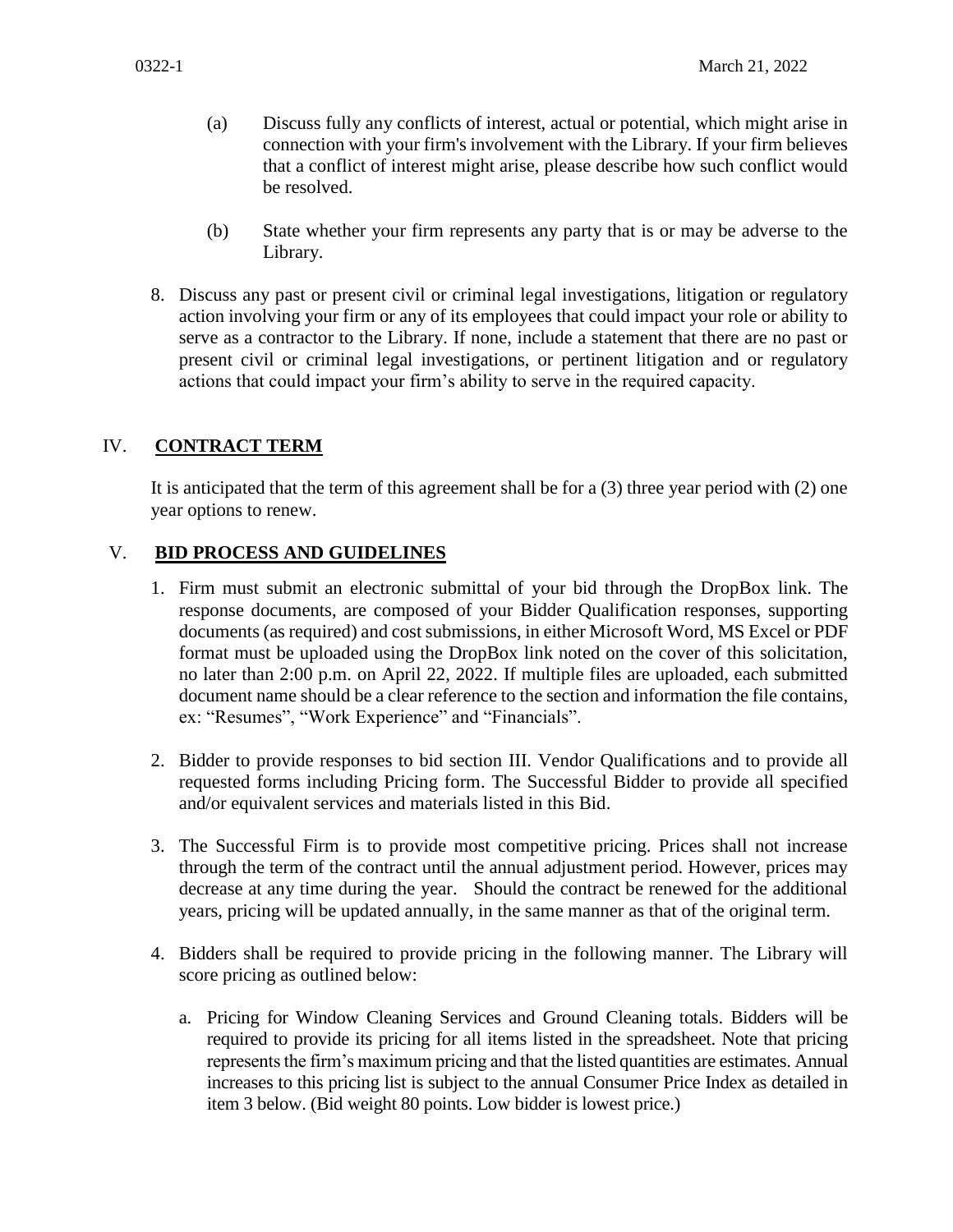- b. Maximum hourly rates for section D. Emergency Remedial system-wide Note that pricing represents the firm's maximum hourly rate pricing for each labor category and that the Library will average the rates. (Bid weight 20 points. Low bidder is lowest average Maximum Hourly rate offered.)
- 5. Following the Bid opening, the Library shall issue an award, if any, to a Bidder, adhering to the Library's award cycle and approval by the Library's Board of Trustees.
- 6. The Library reserves the right to accept this Bid by item, section or as a whole, or in its discretion, to reject all responses. Also, reserved is the right to reject, for cause, any Bid responses in whole or in part, to waive technical defects, qualifications, irregularities and omissions if, in its judgment, the best interests of the Library will be served.
- 7. The Library reserves the right to award the contract to the lowest-priced and responsible low bidder deemed qualified by the Library, split the award between two or more Bidders or project locations, or make no award, as will best promote the Library interest, taking into consideration the reliability of the Bidder, quality of the services, materials, equipment or supplies to be furnished, and its conformity with the requirements of the Bid.
- 8. Following the issuance of an award, the Library shall issue a formal contract which shall not be binding unless and until the Library and a Bidder execute a contract.
- 9. In the event a Bidder proposes to furnish substitutions for a service or product, as appropriate, this information shall be identified in writing, including full technical descriptions, catalog cuts and samples, as appropriate, with the Bid. The Library reserves the right to request a representative sample of the item(s) quoted, either prior to award, or before shipment is made. The determination of equality shall be made by the Library. If the sample or other technical description is not in accordance with the Bid, or is otherwise deemed not to be an equal to that specified, the Library may reject the bid, or, if award has been made, cancel the contract at the expense of the Bidder.
- 10. Bidders shall thoroughly examine and be familiar with all requirements of the Bid and drawings (if any). The failure or omission of any Bidder to fully examine the Bid / drawings and site conditions shall in no way relieve Bidder from any obligations with respect to performance of the contract and the contemplated work therein.
- 11. If a Bidder discovers any ambiguity, conflict, discrepancy, omission or other error in this Bid, they shall immediately notify the Library in writing to William Funk, VP of Procurement at [BIDcontact@queenslibrary.org](mailto:BIDcontact@queenslibrary.org) of such error and request clarification or modification to the document.
- 12. Should the Library find it necessary to modify this Bid, a notice of that modification will be made by way of an addendum that will be posted to the Bid website.
- 13. If a Bidder fails to notify the Library of a known error or an error that reasonably should have been known prior to the final filing date for submission, the Bidder shall assume the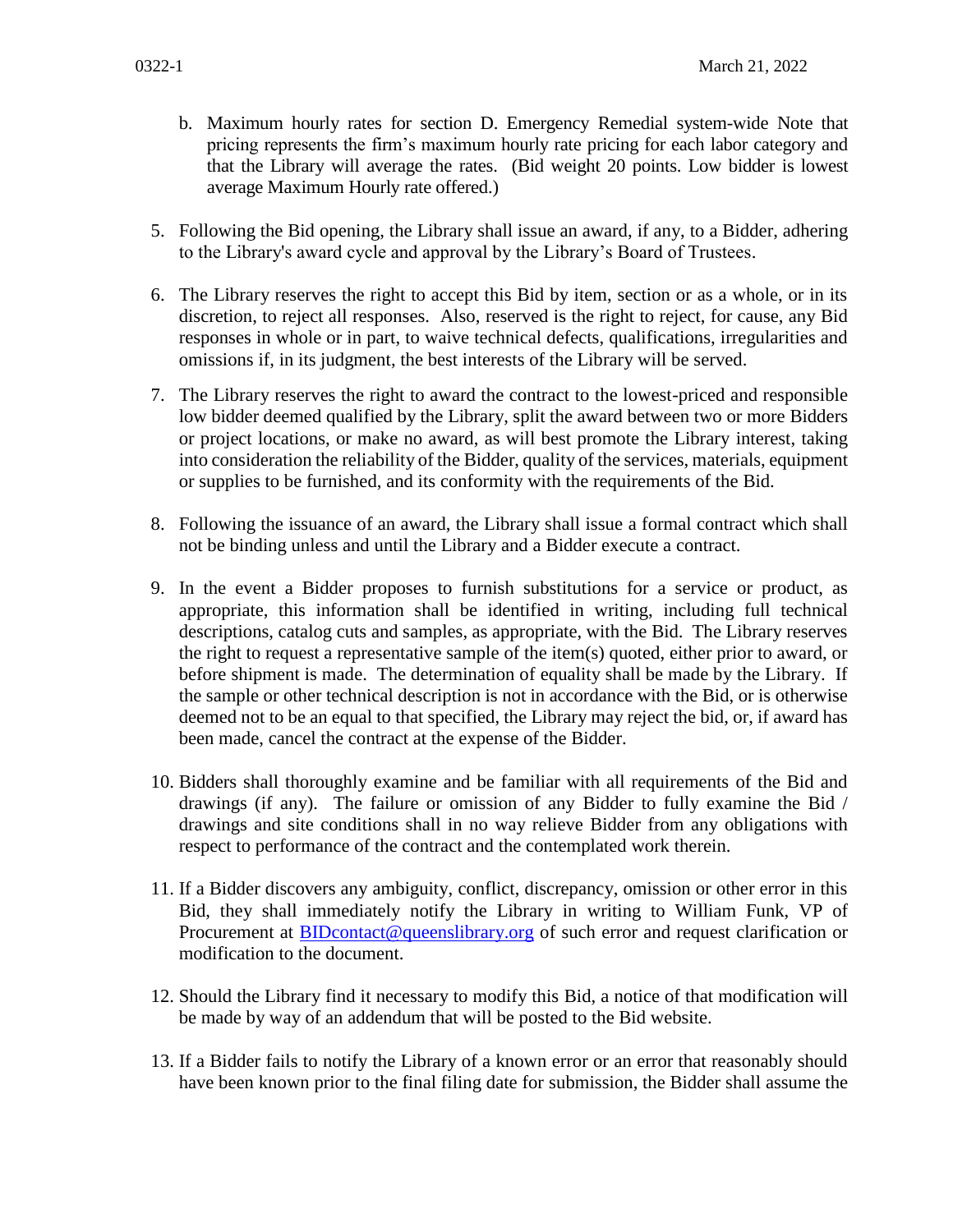risk. If awarded the contract, the Bidder shall not be entitled to additional compensation or time by reason of the error or its late correction.

- 14. Payment will be made by the Library only upon completion of the required work or if the Library agrees to progress billing upon presentation of correctly itemized invoices within thirty (30) days of invoice approval.
- 15. The Successful Bidder is responsible for providing all supporting documentation, including AIA construction progress invoices, certified payrolls, release of liens and permit signoffs for final payment when required.
- 16. The Library's payment of any invoice shall not preclude the Library from making claim for adjustment on any item found not to have been in accordance with the general conditions and specific requirements of the contract.
- 17. In the case of service contracts, payments shall be net upon approval of the monthly invoice for service, unless otherwise stated.
- 18. This project is subject to compliance with the Prevailing Wage Law. The Contractor must conform to the provisions of Labor Law 220. Prevailing Wage schedules can be found <http://comptroller.nyc.gov/prevailing-wage/wage-schedules/> .
- 19. For all bids received in response to this bid, the Procurement Department shall email all bidders within fifteen (15) calendar days of the bid due date, the names of all bidders that submitted a bid and each total bid price. Such email shall inform the bidder that the communication is for informational purposes and does not represent a determination of an award.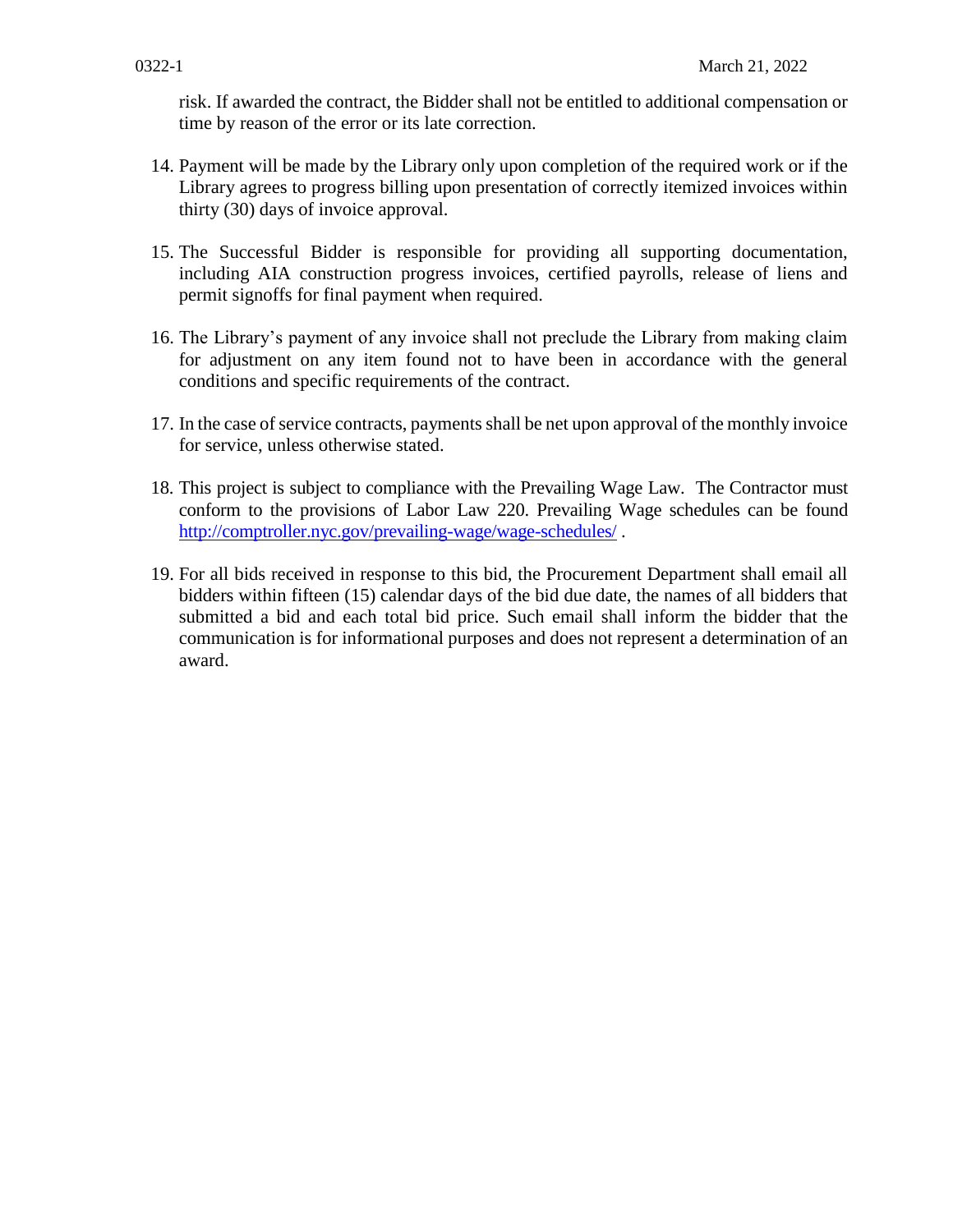# *NOT TO BE COMPLETED FOR THE BID TO BE USED BY AWARDED FIRM(S) DURING THE CONTRACT TERM VENDOR STATEMENT OF WORK ("SOW")*

| Specification #:             |                                                                                                                                                                                                                               |  |  |
|------------------------------|-------------------------------------------------------------------------------------------------------------------------------------------------------------------------------------------------------------------------------|--|--|
| Library Location:            | the control of the control of the control of the control of the control of the control of the control of the control of the control of the control of the control of the control of the control of the control of the control |  |  |
| Project Start Date:          | the control of the control of the control of the control of the control of the control of the control of the control of the control of the control of the control of the control of the control of the control of the control |  |  |
| Contractor:                  |                                                                                                                                                                                                                               |  |  |
| Address:                     |                                                                                                                                                                                                                               |  |  |
| Contact: Email:              |                                                                                                                                                                                                                               |  |  |
| Telephone:                   |                                                                                                                                                                                                                               |  |  |
| Fax:                         |                                                                                                                                                                                                                               |  |  |
| <b>Master Contract Date:</b> |                                                                                                                                                                                                                               |  |  |
| Services:                    |                                                                                                                                                                                                                               |  |  |
| Scope of Work:               |                                                                                                                                                                                                                               |  |  |
|                              |                                                                                                                                                                                                                               |  |  |

### **Labor Required:**

| Number of<br>Workers | Labor<br>Title | Straight<br>Time:                     | Overtime:<br>5pm-8am,        | Premium<br>Time       | Number of<br>Hours | Total<br>Labor |
|----------------------|----------------|---------------------------------------|------------------------------|-----------------------|--------------------|----------------|
|                      |                | 8am-5pm,<br>M-F Rate<br>/ $\rm{H}$ r. | $M-F &$<br>Sat Rate /<br>Hr. | Sun-Hol<br>Rate / Hr. | Required           | Cost           |
|                      |                |                                       |                              |                       |                    |                |
|                      |                |                                       |                              |                       |                    |                |
|                      |                |                                       |                              |                       |                    |                |

 $\_$  ,  $\_$  ,  $\_$  ,  $\_$  ,  $\_$  ,  $\_$  ,  $\_$  ,  $\_$  ,  $\_$  ,  $\_$  ,  $\_$  ,  $\_$  ,  $\_$  ,  $\_$  ,  $\_$  ,  $\_$  ,  $\_$  ,  $\_$  ,  $\_$  ,  $\_$  ,  $\_$  ,  $\_$  ,  $\_$  ,  $\_$  ,  $\_$  ,  $\_$  ,  $\_$  ,  $\_$  ,  $\_$  ,  $\_$  ,  $\_$  ,  $\_$  ,  $\_$  ,  $\_$  ,  $\_$  ,  $\_$  ,  $\_$  ,  $\_$  ,  $\_$  ,  $\_$  ,  $\_$  ,  $\_$  ,  $\_$  ,  $\_$  ,  $\_$  ,  $\_$  ,  $\_$  ,  $\_$  ,  $\_$  ,  $\_$  ,  $\_$  ,  $\_$  ,  $\_$  ,  $\_$  ,  $\_$  ,  $\_$  ,  $\_$  ,  $\_$  ,  $\_$  ,  $\_$  ,  $\_$  ,  $\_$  ,  $\_$  ,  $\_$  ,  $\_$  ,  $\_$  ,  $\_$  ,  $\_$  ,  $\_$  ,  $\_$  ,  $\_$  ,  $\_$  ,  $\_$  ,  $\_$  ,

Sub-Total Proposed Labor Cost  $\qquad \qquad$  \$

### **Materials Required:**

| Item / Manufacturer | <b>Trade Price</b> | % Mark-up | <b>Total Cost</b> |
|---------------------|--------------------|-----------|-------------------|
|                     |                    |           |                   |
|                     |                    |           |                   |
|                     |                    |           |                   |

# Sub-Total Proposed Materials Cost  $\qquad \qquad$  \[\sqrt{\sqrt{\sqrt{\sqrt{\sqrt{\sqrt{\sqrt{\sqrt{\sqrt{\sqrt{\sqrt{\sqrt{\sqrt{\sqrt{\sqrt{\sqrt{\sqrt{\sqrt{\sqrt{\sqrt{\sqrt{\sqrt{\sqrt{\sqrt{\sqrt{\sqrt{\sqrt{\sqrt{\sqrt{\sq

### **Reimbursable Expenses:**

| Category | Price | % Mark-up | <b>Total Cost</b> |
|----------|-------|-----------|-------------------|
|          |       |           |                   |
|          |       |           |                   |
|          |       |           |                   |

\* Total Proposed Project Cost \$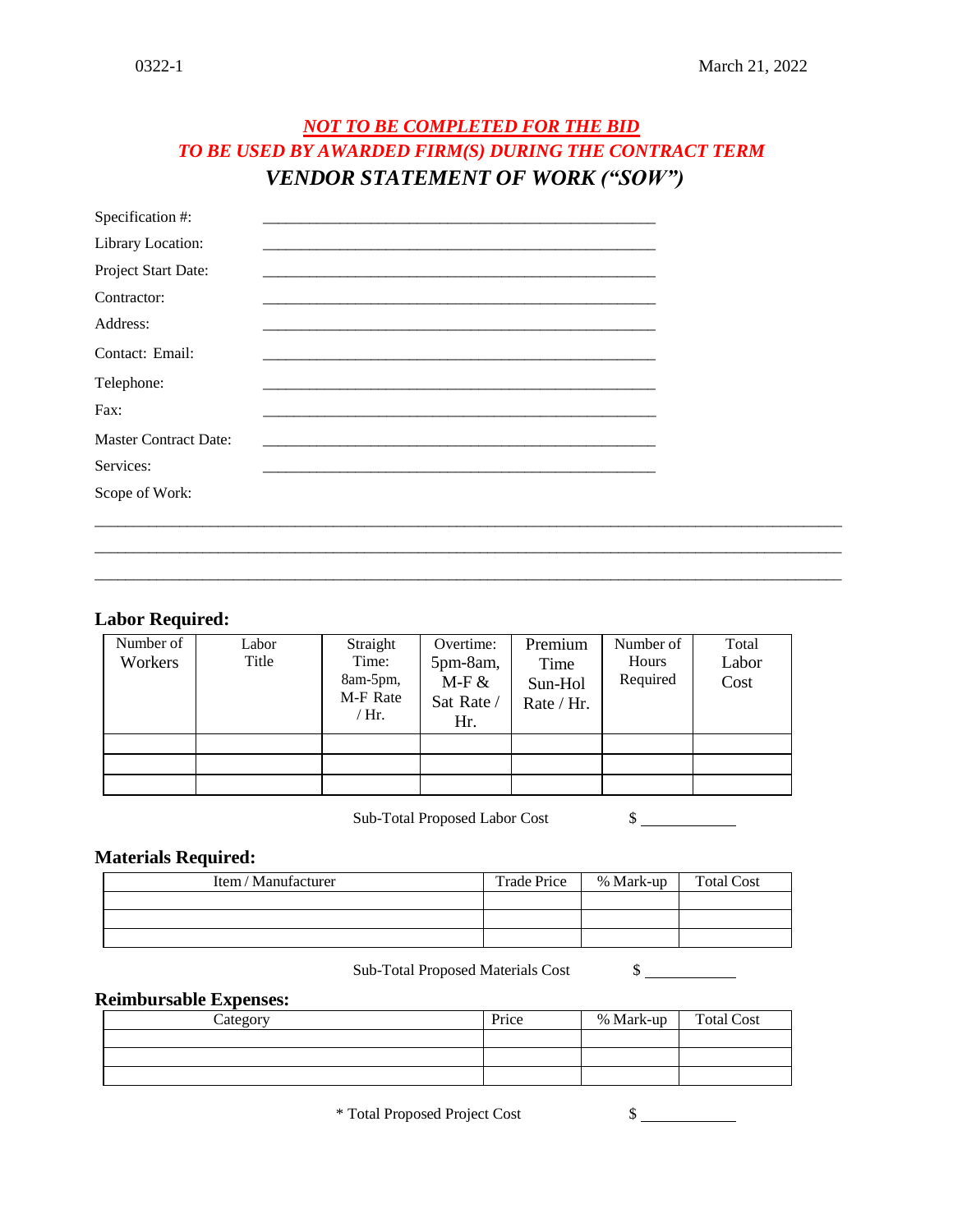### **Lump Sum:**

(Lump sum to be provided only at the request of the Library's Procurement department. Lump sums shall not exceed the contract maximum straight hourly rate and twenty percent mark-up for materials equipment, and subcontracting.)

| Labor cost:                                              |      |
|----------------------------------------------------------|------|
| Number of Labor Hours:                                   |      |
| Cost for Materials, equipment, and subcontracting:       |      |
| Percent Mark-up:                                         | $\%$ |
| Total Cost for Materials, equipment, and subcontracting: |      |
| <b>Total Lump Sum</b>                                    |      |

\* Billing to be verified with proper documentation as per relevant sections of service contract.

Library Department: By: Title: Initials:

\*\*\*\*\*\*\*\*\*\*\*\*\*\*\*\*\*\*\*\*\*\*\*\*\*\*\*\*\*\*\*\*\*\*\*\*\*\*\*\*\*\*\*\*\*\*\*\*\*\*\*\*\*\*\*\*\*\*\*\*\*\*\*\*\*\*\*\*\*\*\*\*\*\*\*\*\*\*\*\*\*\*\*\*\*\*\*\*\*\*\*\*\*\*\*\*\*\*\*\*\*\*\*\*\*\*\*\*\*\*\*\*\*

The Queens Borough Public Library authorizes the Contractor to perform the work stated herein based upon the rates, fees, estimated costs, and anticipated completion time as outlined herein, and as per the contract provisions contained in the Master Agreement. The total dollar amount set forth above shall reflect the total time anticipated to complete the project and shall not exceed the estimated costs stated herein. If additional work or changes to the total dollar amount become necessary, Contractor must obtain written authorization from the Library prior to the commencement of work.

This SOW may only be modified by a signed writing, executed by both Parties, that expressly indicates any such modification. This SOW may be executed in two or more counterparts, each of which shall be deemed an original, but which together shall constitute one and the same instrument.

Agreed to and Accepted by:

### **QUEENS BOROUGH PUBLIC LIBRARY CONTRACTOR**

| <b>Signature</b>                   | <b>Signature</b> |
|------------------------------------|------------------|
| Dennis M. Walcott, President & CEO |                  |
| (Printed Name)                     |                  |
|                                    |                  |
| Date:                              | Date:            |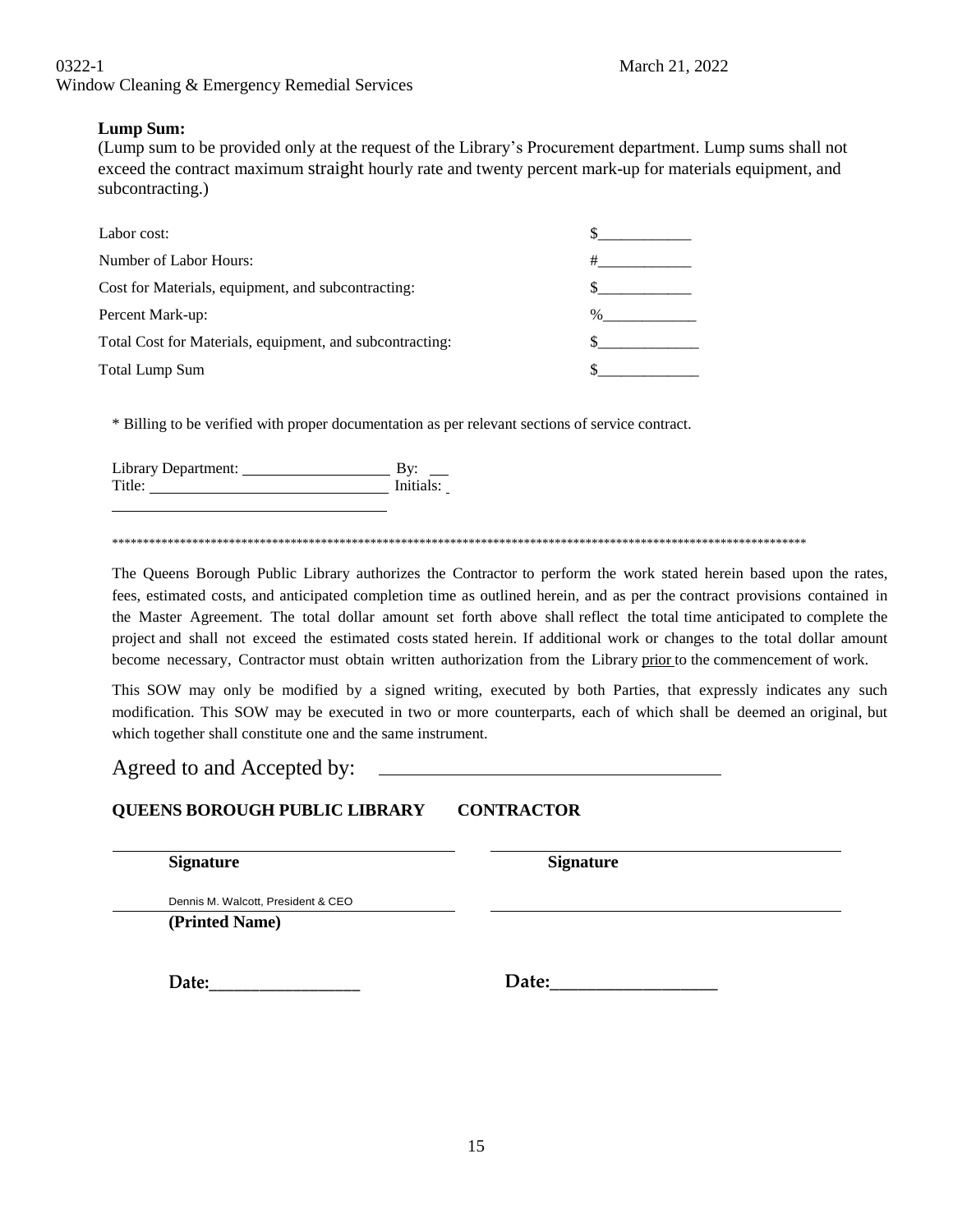# **FORM # 1 STATEMENT OF UNDERSTANDING**

By signing in the space provided below, the undersigned certifies that the respondent (i) has read and understands and accepts the scope and requirements of this project and all of the attachments; (ii) has the capacity to execute this project; (iii) agrees to accept payment in accordance with the requirements of this Bid and the standard construction services contract, and (iv) will, if its bid is accepted, enter into a standard agreement with the Queens Borough Public Library.

I hereby certify that my firm will carry all types of insurance specified in the Bid.

The undersigned further stipulates that the information in this bid is, to the best of knowledge and belief, true and accurate.

> \_\_\_\_\_\_\_\_\_\_\_\_\_\_\_\_\_\_\_\_\_\_\_\_\_\_\_\_\_\_\_\_\_\_\_\_\_\_\_\_\_\_\_\_\_\_\_\_\_\_\_\_\_\_\_\_\_\_\_\_\_ Name of Firm

By: \_\_\_\_\_\_\_\_\_\_\_\_\_\_\_\_\_\_\_\_\_\_\_\_\_\_\_\_\_\_\_\_\_\_\_\_\_\_\_\_\_\_\_\_ \_\_\_\_\_\_\_\_\_\_\_\_\_\_\_\_\_\_\_\_\_\_\_\_\_\_\_\_ Signature of Partner or Corporate Officer Date  $\overline{\phantom{a}}$  , and the contribution of the contribution of the contribution of  $\overline{\phantom{a}}$  , and  $\overline{\phantom{a}}$  , and  $\overline{\phantom{a}}$  , and  $\overline{\phantom{a}}$  , and  $\overline{\phantom{a}}$  , and  $\overline{\phantom{a}}$  , and  $\overline{\phantom{a}}$  , and  $\overline{\phantom{a}}$  , and Print Name Title  $\overline{\phantom{a}}$  , and the contribution of the contribution of the contribution of  $\overline{\phantom{a}}$  , and  $\overline{\phantom{a}}$  , and  $\overline{\phantom{a}}$  , and  $\overline{\phantom{a}}$  , and  $\overline{\phantom{a}}$  , and  $\overline{\phantom{a}}$  , and  $\overline{\phantom{a}}$  , and  $\overline{\phantom{a}}$  , and Telephone / Fax  $\#$ 's EIN  $\#$ 

 $\overline{\phantom{a}}$  ,  $\overline{\phantom{a}}$  ,  $\overline{\phantom{a}}$  ,  $\overline{\phantom{a}}$  ,  $\overline{\phantom{a}}$  ,  $\overline{\phantom{a}}$  ,  $\overline{\phantom{a}}$  ,  $\overline{\phantom{a}}$  ,  $\overline{\phantom{a}}$  ,  $\overline{\phantom{a}}$  ,  $\overline{\phantom{a}}$  ,  $\overline{\phantom{a}}$  ,  $\overline{\phantom{a}}$  ,  $\overline{\phantom{a}}$  ,  $\overline{\phantom{a}}$  ,  $\overline{\phantom{a}}$ 

Address e-mail address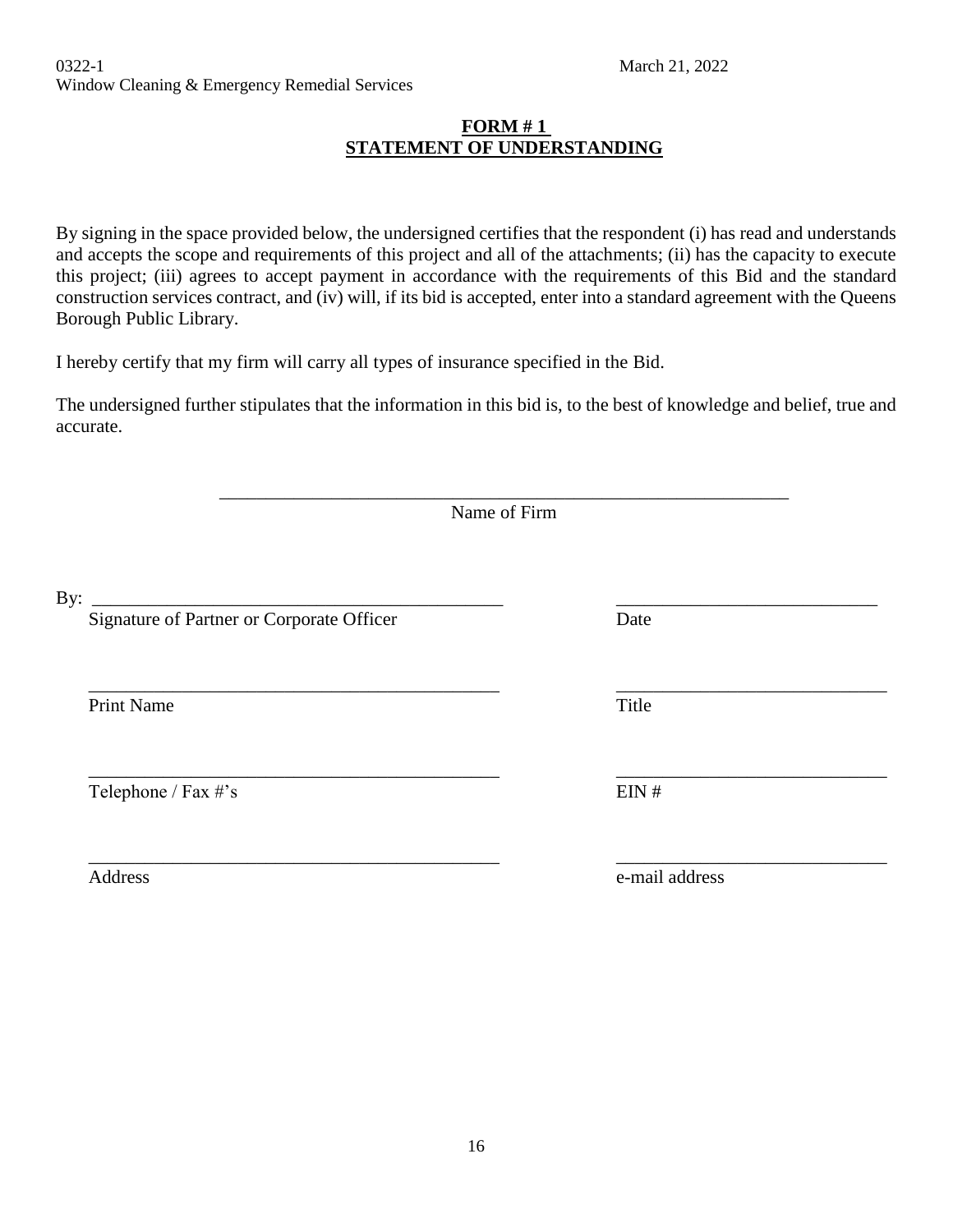# **FORM #2 REFERENCES**

Bidder **MUST** furnish three (3) references for work/projects completed within the last three (3) years of the same general character as that specified herein. Please do not include the Queens Borough Public Library or any Queens Borough Public Library employee as a reference.

| Name of Firm        | Contact | Telephone                | Email |
|---------------------|---------|--------------------------|-------|
|                     |         |                          |       |
| Name of Firm        | Contact | Telephone                | Email |
|                     |         |                          |       |
| Name of Firm        | Contact | Telephone                | Email |
| Name of Firm        | Contact | Telephone                |       |
|                     |         |                          |       |
| Name of Firm        | Contact | Telephone                |       |
| Company Name        |         | Date                     |       |
|                     |         |                          |       |
| Address             |         | Telephone<br>${\rm FAX}$ |       |
| Name of Bidder      | Title   |                          |       |
| Signature of Bidder |         | e-mail                   |       |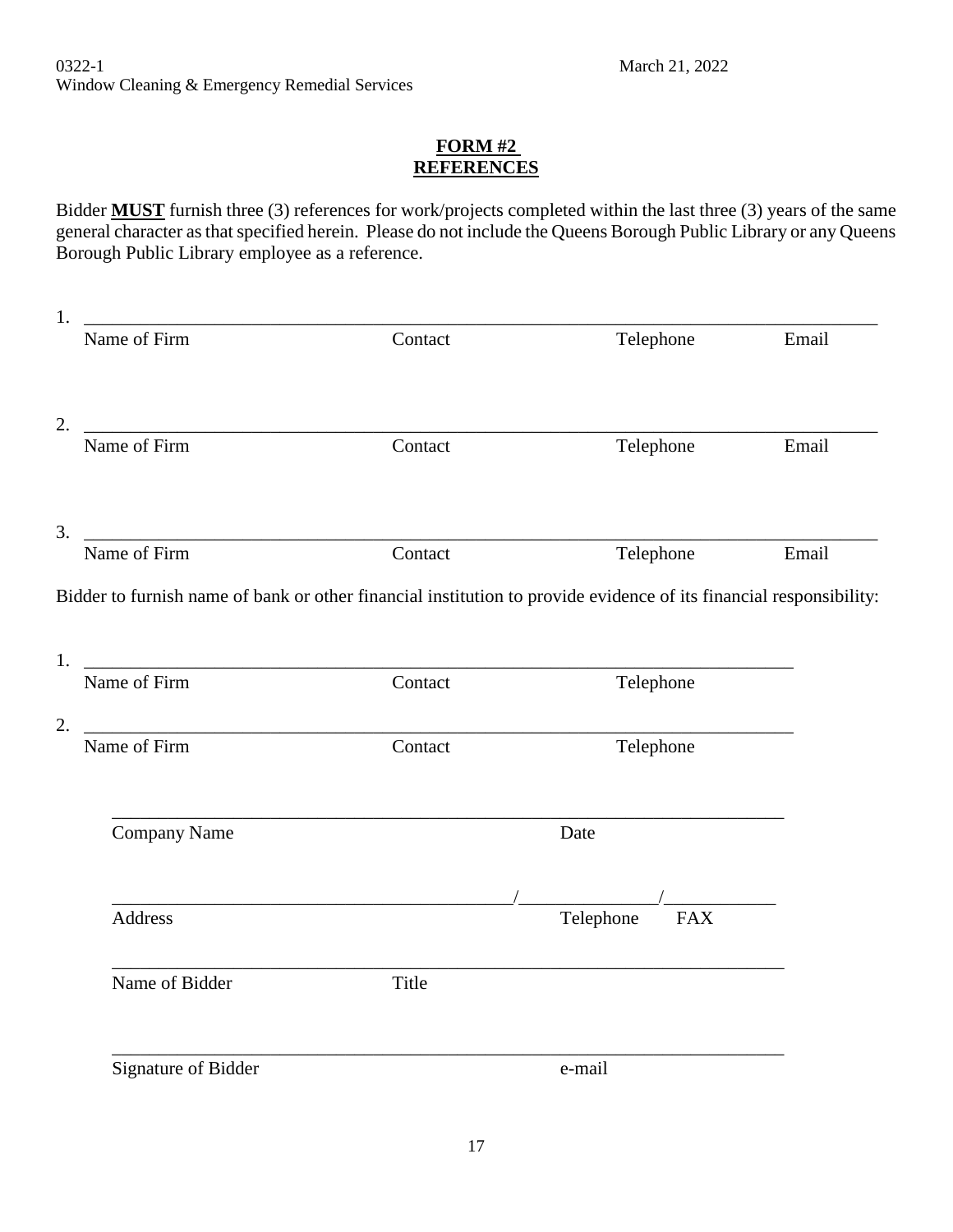### **FORM # 3 NON-COLLUSIVE BIDDING CERTIFICATION**

By submission of this BID, Bidder and each person signing on behalf of any Bidder certifies, and in the case of a joint BID submission each party hereto certifies as to its own organization, under penalty of perjury, that to the best of knowledge and belief:

- 1. The prices in this Bid have been arrived at independently without collusion, consultation, communication, or agreement, for the purpose of restricting competition, as to any matter relating to such prices with any other bidder or with any competitor;
- 2. Unless otherwise required by law, the prices which have been quoted in this Bid have not been knowingly disclosed by Bidder and will not knowingly be disclosed by the Bidder prior to the BID opening, directly or indirectly, to any other Bidder or to any competitor; and
- 3. No attempt has been made or will be made by the Bidder to induce any person, partnership or corporation to submit or not to submit a response to this Bid for the purpose of restricting competition.

| <b>Company Name</b> |       | Date                    |
|---------------------|-------|-------------------------|
| Address             |       |                         |
|                     |       | Telephone<br><b>FAX</b> |
| Name of Bidder      | Title |                         |
| Signature of Bidder |       | e-mail                  |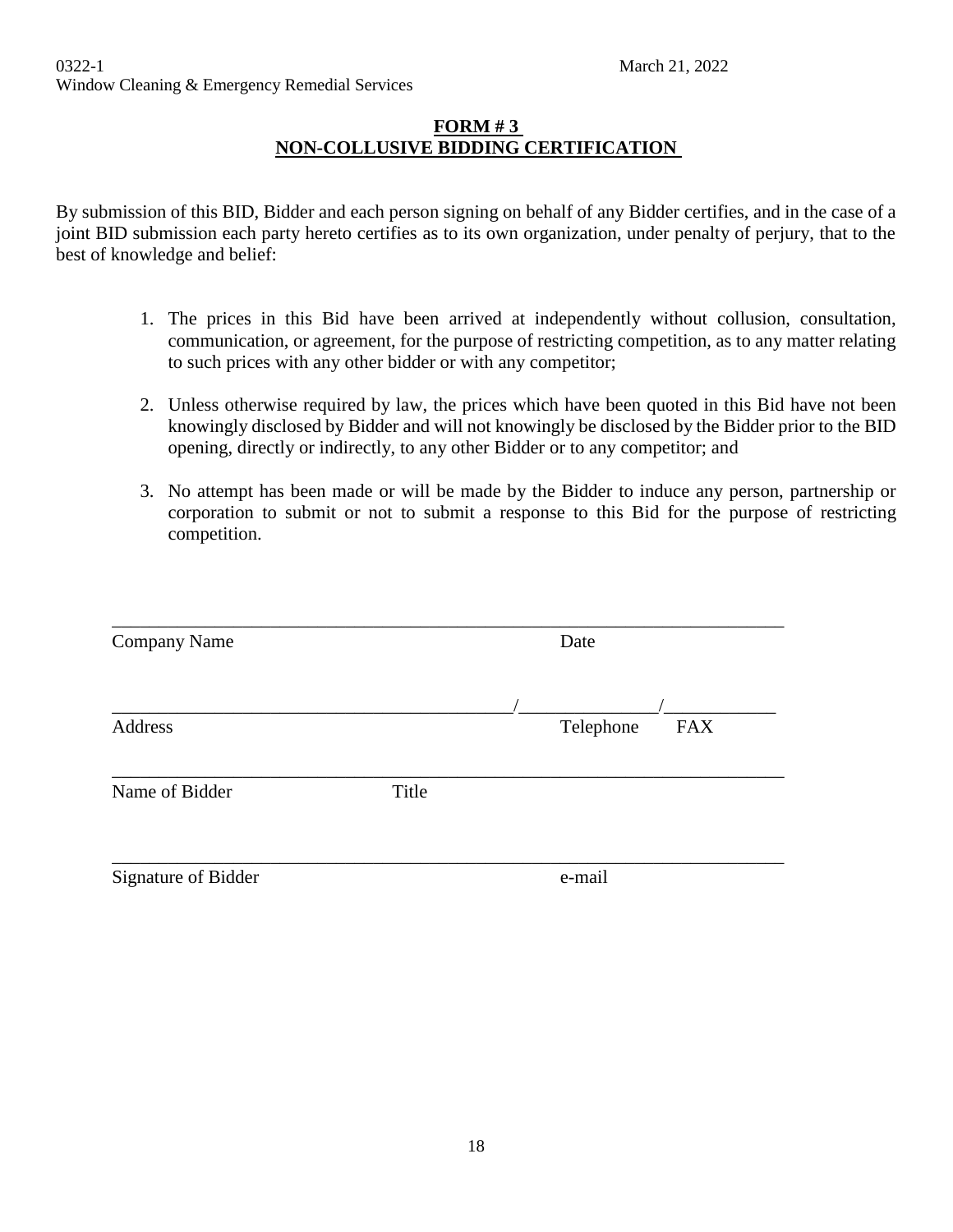### **FORM # 4 BID PRICING SHEET**

Bidders are required to perform all services listed in the bid and are required to provide all the requested pricing in the Library provided Excel bid sheet. Bidders that do not conform to these requirements shall be deemed nonresponsive.

Bidder to provide prices that are inclusive of overhead and profit. All Bidders by responding to this solicitation accept that the maximum percentage mark-up of materials and equipment shall not exceed twenty (20) percent of materials above trade price as published in applicable regional pricing trade catalogs and lists for materials and equipment. The Successful Bidder shall provide reference to trade discounted supply house publication(s) or copy of the Successful Bidder's invoice in order to substantiate material prices for billing. Cleaning materials, supplies and equipment to include but not limited to rags, polish, cleaning agents, protective equipment, gloves and masks. Specifically excluded from this provision is equipment listed in section C. Bidder also agrees with all requirements of this bid including general conditions.

Bidder agrees to provide services at or below each of its Maximum Straight Hourly Rate in accordance to the straight time, overtime and premium times formulas as provided below. Bidder agrees that its maximum straight hourly rate shall not increase during the first year of the contract and shall increase by three percent (3%) for each year of the contract.

Bidder to provide prices inclusive of overhead, profit and the applicable Prevailing Wage schedule as established by the Office of the New York City Comptroller. Bidder must conform to the provisions of Labor Law 220. Prevailing Wage schedules can be found using this web link for the Office of the New York City Comptroller: <http://comptroller.nyc.gov/prevailing-wage/wage-schedules/>

In submission of its bid, Bidder understands and accepts that the maximum percentage mark-up of materials, equipment and any subcontractors for other trades shall not exceed twenty (20%).

| <b>Straight Time:</b> | $8am - 5pm$ Monday- Friday (including any holiday The Library is open to                                 |
|-----------------------|----------------------------------------------------------------------------------------------------------|
|                       | public)                                                                                                  |
| <b>Overtime:</b>      | 5pm – 8am Monday- Friday and anytime Saturday (1.5 x Straight Time Rate)                                 |
|                       | <b>Premium Time:</b> Sundays (2.0 x Straight Time Rate)                                                  |
|                       | <b>Premium Time:</b> Holidays that The Library is <b>closed</b> to the public (2.0 x Straight Time Rate) |
|                       |                                                                                                          |

Library Holiday Closings

19 New Year's Day Martin Luther King, Jr. Day Presidents' Day Memorial Day Independence Day (If July  $4<sup>th</sup>$  falls on weekend day observed will vary) Labor Day Columbus Day Veterans Day Thanksgiving Day Christmas Day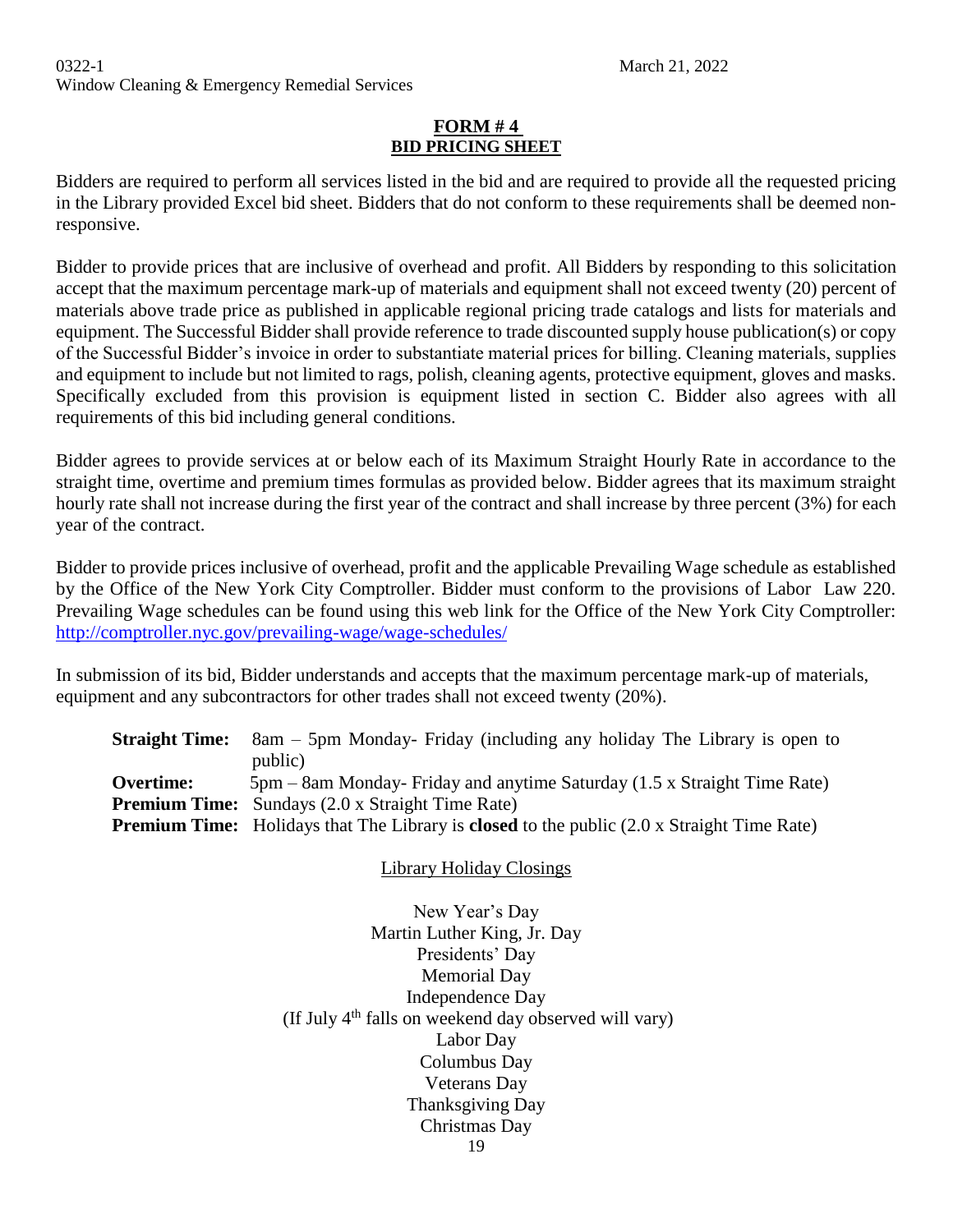### **FORM # 5 VENDOR RESPONSIBILITY QUESTIONNAIRE**

| Legal Business Name:                                         |
|--------------------------------------------------------------|
| EIN:                                                         |
| Address of the Principal Place of Business/Executive Office: |
| New York State Vendor Identification Number:                 |
| Telephone/Fax:                                               |
| Email:                                                       |
| Website:                                                     |
| Authorized Contact for this Questionnaire:                   |
| Name:                                                        |
| Telephone/Fax:                                               |
| Title:                                                       |
| Email:                                                       |

List any other DBA, Trade Name, Other Identity, or EIN used in the last five (5) years, the state or county where filed, and the status (active or inactive) (if applicable):

\_\_\_\_\_\_\_\_\_\_\_\_\_\_\_\_\_\_\_\_\_\_\_\_\_\_\_\_\_\_\_\_\_\_\_\_\_\_\_\_\_\_\_\_\_\_\_\_\_\_\_\_\_\_\_\_\_\_\_\_\_\_\_\_\_\_\_\_\_\_\_\_\_\_\_\_\_\_\_\_\_\_\_\_\_\_\_\_\_\_

\_\_\_\_\_\_\_\_\_\_\_\_\_\_\_\_\_\_\_\_\_\_\_\_\_\_\_\_\_\_\_\_\_\_\_\_\_\_\_\_\_\_\_\_\_\_\_\_\_\_\_\_\_\_\_\_\_\_\_\_\_\_\_\_\_\_\_\_\_\_\_\_\_\_\_\_\_\_\_\_\_\_\_\_\_\_\_\_\_\_

### I. Business Characteristics

- a. Business Entity Type: \_\_\_\_\_\_\_\_\_\_\_\_\_\_\_\_\_\_\_\_\_\_\_\_\_\_\_\_\_\_\_\_\_\_\_\_\_\_\_\_\_\_\_\_\_\_\_\_\_\_\_\_\_\_\_\_\_\_\_
- b. Was the Business Entity Formed in New York State? \_\_\_\_\_\_\_\_\_\_\_\_\_\_\_\_\_\_\_\_\_\_\_\_\_\_\_\_
- c. If no, indicate jurisdiction where Business Entity was formed: \_\_\_\_\_\_\_\_\_\_\_\_\_\_\_\_\_\_\_\_\_\_\_\_\_\_\_
- d. Is the Business Entity currently registered to do business in New York State with the Department of State? \_\_\_\_\_\_\_\_\_\_\_\_\_\_\_\_\_\_\_\_\_\_\_\_\_\_\_\_\_\_\_\_\_\_\_\_\_\_\_\_\_\_\_\_\_\_\_\_\_\_\_\_\_\_\_\_\_\_\_\_\_\_\_\_\_\_\_\_\_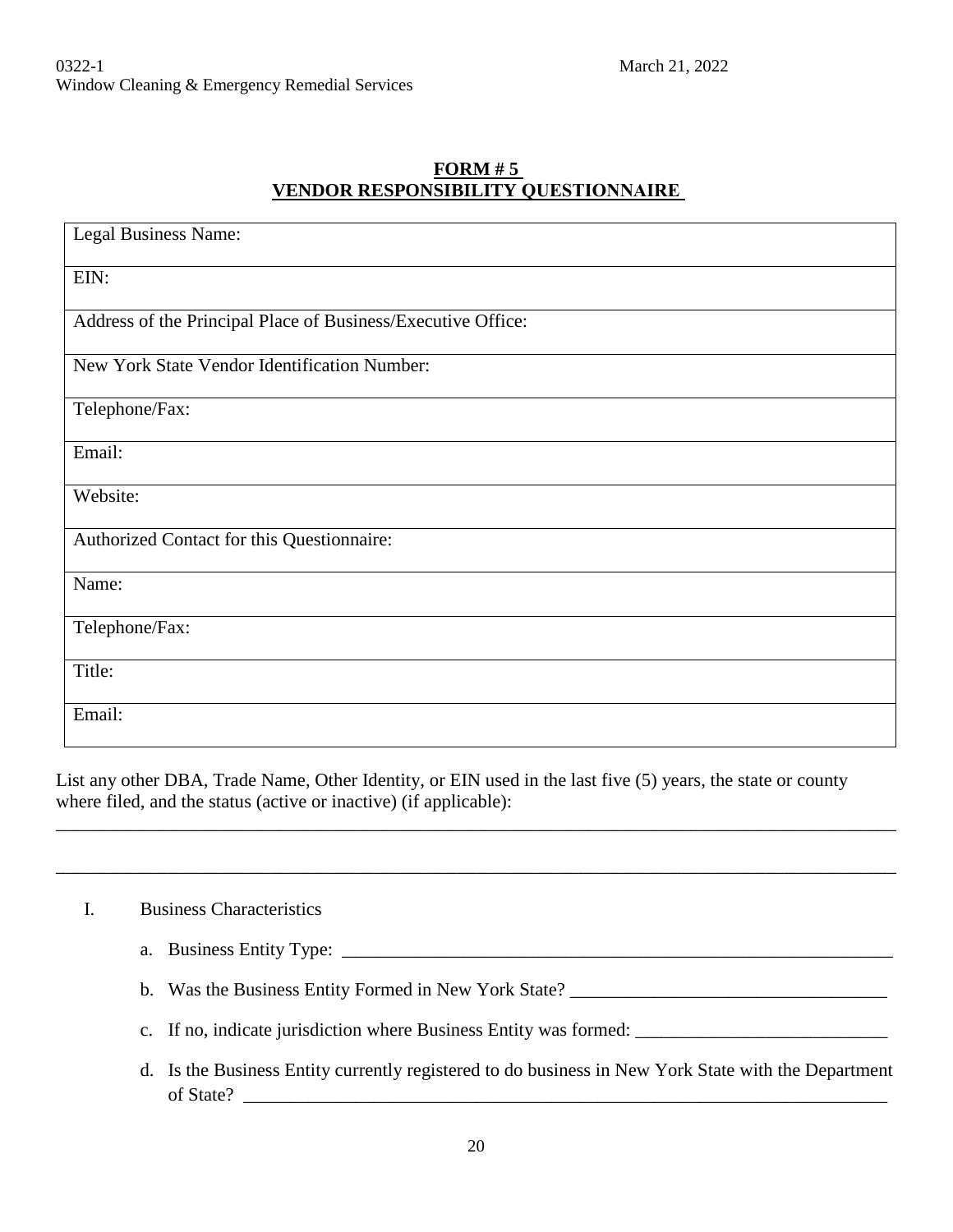- e. If no, explain why the Business Entity is not required to be registered in New York State.
- f. Does the Business Entity have a DUNS Number? If so, please provide:

\_\_\_\_\_\_\_\_\_\_\_\_\_\_\_\_\_\_\_\_\_ \_\_\_\_\_\_\_\_\_\_\_\_\_\_\_\_\_\_\_

g. Is the Business Entity's principal place of business/Executive Office in New York State? If no, does the business entity maintain an office in New York State?

\_\_\_\_\_\_\_\_\_\_\_\_\_\_\_\_\_\_\_\_\_\_\_\_\_\_\_\_\_\_\_\_\_\_\_\_\_\_\_\_\_\_\_\_\_\_\_\_\_\_\_\_\_\_\_\_\_\_\_\_\_\_\_\_\_\_\_\_\_\_\_\_\_\_\_\_\_\_

- h. Is the Business Entity a NYS or NYC Certified Minority or Women Owned Business (M/WBE)? If so please indicate which certification and the certifying entity.
- i. Identify current Key Employees of the Business Entity. Attach additional sheets, if necessary.

\_\_\_\_\_\_\_\_\_\_\_\_\_\_\_\_\_\_\_\_\_\_\_\_\_\_\_\_\_\_\_\_\_\_\_\_\_\_\_\_\_\_\_\_\_\_\_\_\_\_\_\_\_\_\_\_\_\_\_\_\_\_\_\_\_\_\_\_\_\_\_\_\_\_\_\_\_\_

### II. Contract History

a. Has the Business Entity held any contracts with the City of New York, Queens Borough Public Library and/or New York State governmental entities in the last three (3) years? If yes, attach a list including the agency name, contract amount, contract start date, contract end date and the contract description.

\_\_\_\_\_\_\_\_\_\_\_\_\_\_\_\_\_\_\_\_\_\_\_\_\_\_\_\_\_\_\_\_\_\_\_\_\_\_\_\_\_\_\_\_\_\_\_\_\_\_\_\_\_\_\_\_\_\_\_\_\_\_\_\_\_\_\_\_\_\_\_\_\_\_\_\_\_\_ \_\_\_\_\_\_\_\_\_\_\_\_\_\_\_\_\_\_\_\_\_\_\_\_\_\_\_\_\_\_\_\_\_\_\_\_\_\_\_\_\_\_\_\_\_\_\_\_\_\_\_\_\_\_\_\_\_\_\_\_\_\_\_\_\_\_\_\_\_\_\_\_\_\_\_\_\_\_ \_\_\_\_\_\_\_\_\_\_\_\_\_\_\_\_\_\_\_\_\_\_\_\_\_\_\_\_\_\_\_\_\_\_\_\_\_\_\_\_\_\_\_\_\_\_\_\_\_\_\_\_\_\_\_\_\_\_\_\_\_\_\_\_\_\_\_\_\_\_\_\_\_\_\_\_\_\_

- III. Integrity -- Contract Award: Within the past five (5) years, has the business entity or affiliate:
	- a. Been denied a contract or had a bid rejected based upon a finding of non-responsibility by a governmental entity? \_\_\_\_\_\_\_\_\_\_\_\_\_\_\_\_\_\_\_\_\_\_\_\_\_\_\_\_\_\_\_\_\_\_\_\_\_\_\_\_\_\_\_\_\_\_\_\_\_\_\_\_\_\_\_\_\_\_\_\_
	- b. Been suspended, cancelled or terminated for cause on any government contract? \_\_\_\_\_\_\_\_\_\_\_\_\_\_\_\_\_\_\_
	- c. Been subject to an administrative proceeding or civil action seeking specific performance or restitution in connection with any government contract?
	- d. Entered into a formal monitoring agreement as a condition of a contract award?

\*\*\* For each "yes" answer, provide an explanation of the issue(s), the Business Entity involved, the relationship to the submitting Business Entity, the government entity involved, relevant dates and any remedial or corrective action(s) taken and the current status of the issue(s). Provide answer below or attach additional sheets with numbered responses.

\_\_\_\_\_\_\_\_\_\_\_\_\_\_\_\_\_\_\_\_\_\_\_\_\_\_\_\_\_\_\_\_\_\_\_\_\_\_\_\_\_\_\_\_\_\_\_\_\_\_\_\_\_\_\_\_\_\_\_\_\_\_\_\_\_\_\_\_\_\_\_\_\_\_\_\_\_\_\_\_\_ \_\_\_\_\_\_\_\_\_\_\_\_\_\_\_\_\_\_\_\_\_\_\_\_\_\_\_\_\_\_\_\_\_\_\_\_\_\_\_\_\_\_\_\_\_\_\_\_\_\_\_\_\_\_\_\_\_\_\_\_\_\_\_\_\_\_\_\_\_\_\_\_\_\_\_\_\_\_\_\_\_ \_\_\_\_\_\_\_\_\_\_\_\_\_\_\_\_\_\_\_\_\_\_\_\_\_\_\_\_\_\_\_\_\_\_\_\_\_\_\_\_\_\_\_\_\_\_\_\_\_\_\_\_\_\_\_\_\_\_\_\_\_\_\_\_\_\_\_\_\_\_\_\_\_\_\_\_\_\_\_\_\_

IV. Certifications/Licenses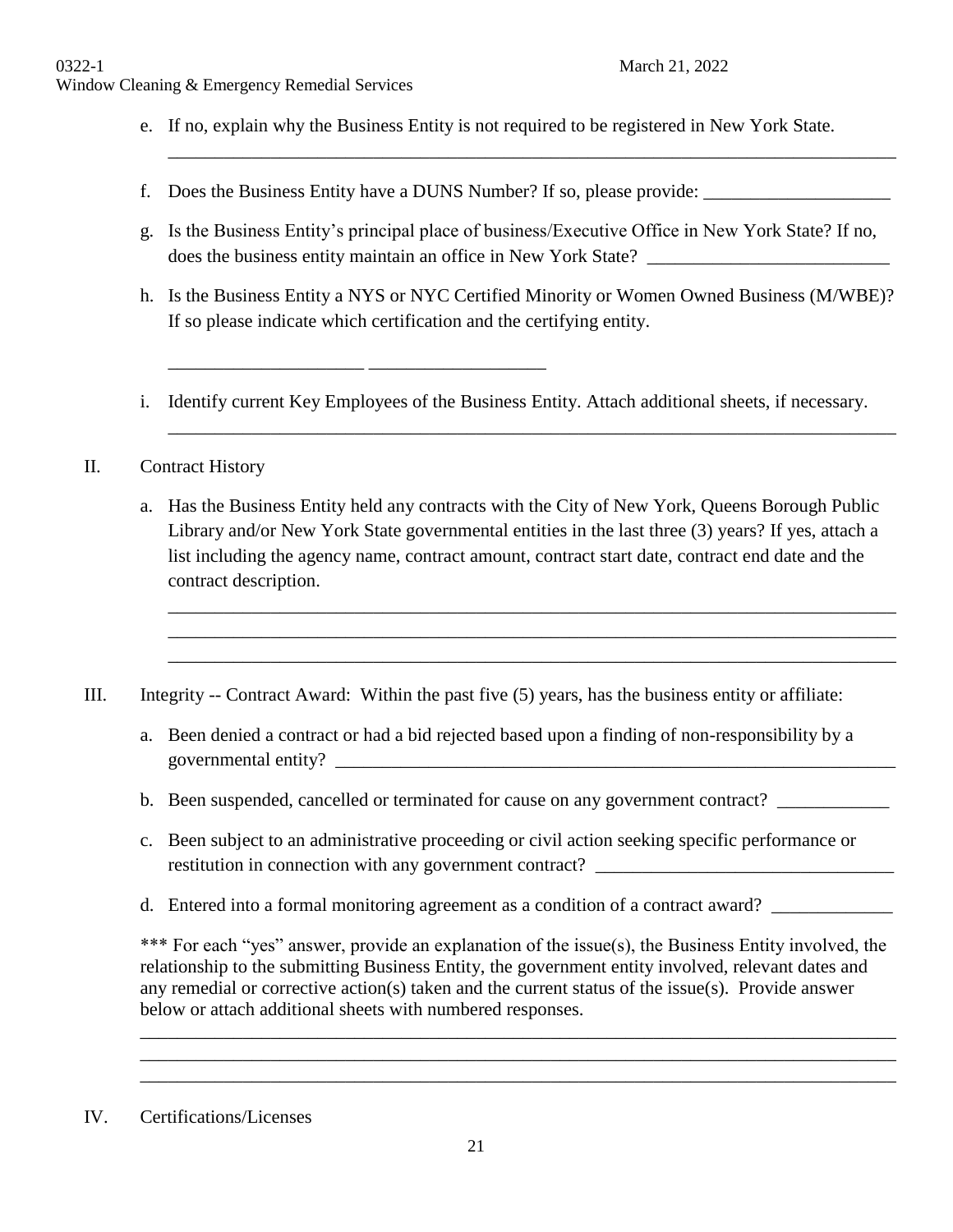a. Within the past five (5) years, has the Business Entity or any Affiliate had a revocation, suspension or disbarment of any business or professional permit and/or license?

\*\*\* If "yes," provide an explanation of the issue(s), the Business Entity involved, the relationship to the submitting Business Entity, the government entity involved, relevant dates and any remedial or corrective action(s) taken and the current status of the issue(s). Provide answer below or attach additional sheets with numbered responses.

\_\_\_\_\_\_\_\_\_\_\_\_\_\_\_\_\_\_\_\_\_\_\_\_\_\_\_\_\_\_\_\_\_\_\_\_\_\_\_\_\_\_\_\_\_\_\_\_\_\_\_\_\_\_\_\_\_\_\_\_\_\_\_\_\_\_\_\_\_\_\_\_\_\_\_\_\_\_\_\_\_ \_\_\_\_\_\_\_\_\_\_\_\_\_\_\_\_\_\_\_\_\_\_\_\_\_\_\_\_\_\_\_\_\_\_\_\_\_\_\_\_\_\_\_\_\_\_\_\_\_\_\_\_\_\_\_\_\_\_\_\_\_\_\_\_\_\_\_\_\_\_\_\_\_\_\_\_\_\_\_\_\_ \_\_\_\_\_\_\_\_\_\_\_\_\_\_\_\_\_\_\_\_\_\_\_\_\_\_\_\_\_\_\_\_\_\_\_\_\_\_\_\_\_\_\_\_\_\_\_\_\_\_\_\_\_\_\_\_\_\_\_\_\_\_\_\_\_\_\_\_\_\_\_\_\_\_\_\_\_\_\_\_\_

- V. Legal Proceedings: Within the past five (5) years, has the business entity or affiliate:
	- a. Been the subject of a civil complaint?
	- b. Been the subject of a judgment or conviction for conduct constituting a crime?
	- c. Received any OSHA citation and Notification of penalty containing a violation classified as serious or willful?
	- d. Had any New York State Labor Law violation deemed willful?
- VI. Leadership Integrity: Within the past five (5) years, has any individual previously identified, any other Key Employees not previously identified or any individual having the authority to sign, execute or approve bids, proposals, contracts or supporting documentation within New York State been subject to:
	- a. A sanction imposed relative to any business or professional permit and/or license?
	- b. An investigation, whether open or closed, by any governmental entity for a civil or criminal violation for any business related conduct? \_\_\_\_\_\_\_\_\_\_\_\_\_\_\_\_\_\_\_\_\_\_\_\_\_\_\_\_\_\_\_\_\_\_\_\_\_\_\_\_\_\_
	- c. A conviction or judgment of any business related conduct constituting a crime including, but not limited to, fraud, extortion, bribery, racketeering, price fixing, bid collusion or any crime related to truthfulness?
	- d. Misdemeanor or felony conviction for:
		- i. Any business-related activity, including, but not limited to, fraud, coercion, extortion, bribe or bribe-receiving, giving or accepting unlawful gratuities, immigration or tax fraud, racketeering, mail fraud, wire fraud, price fixing or collusive bidding; or
		- ii. Any crime, whether or not business related, the underlying conduct of which related to truthfulness, including, but not limited to the filing of false documents or false sworn statements, perjury or larceny?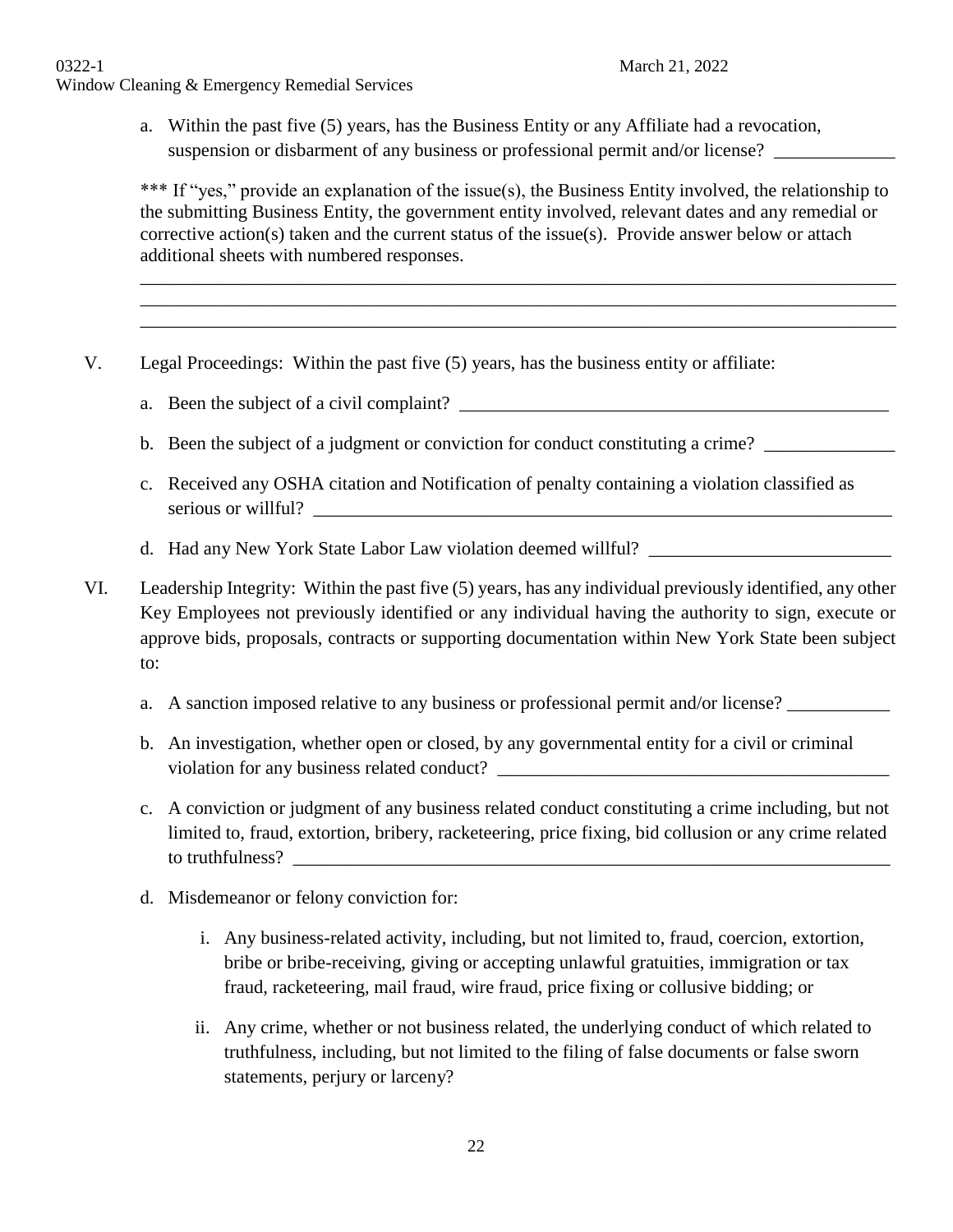23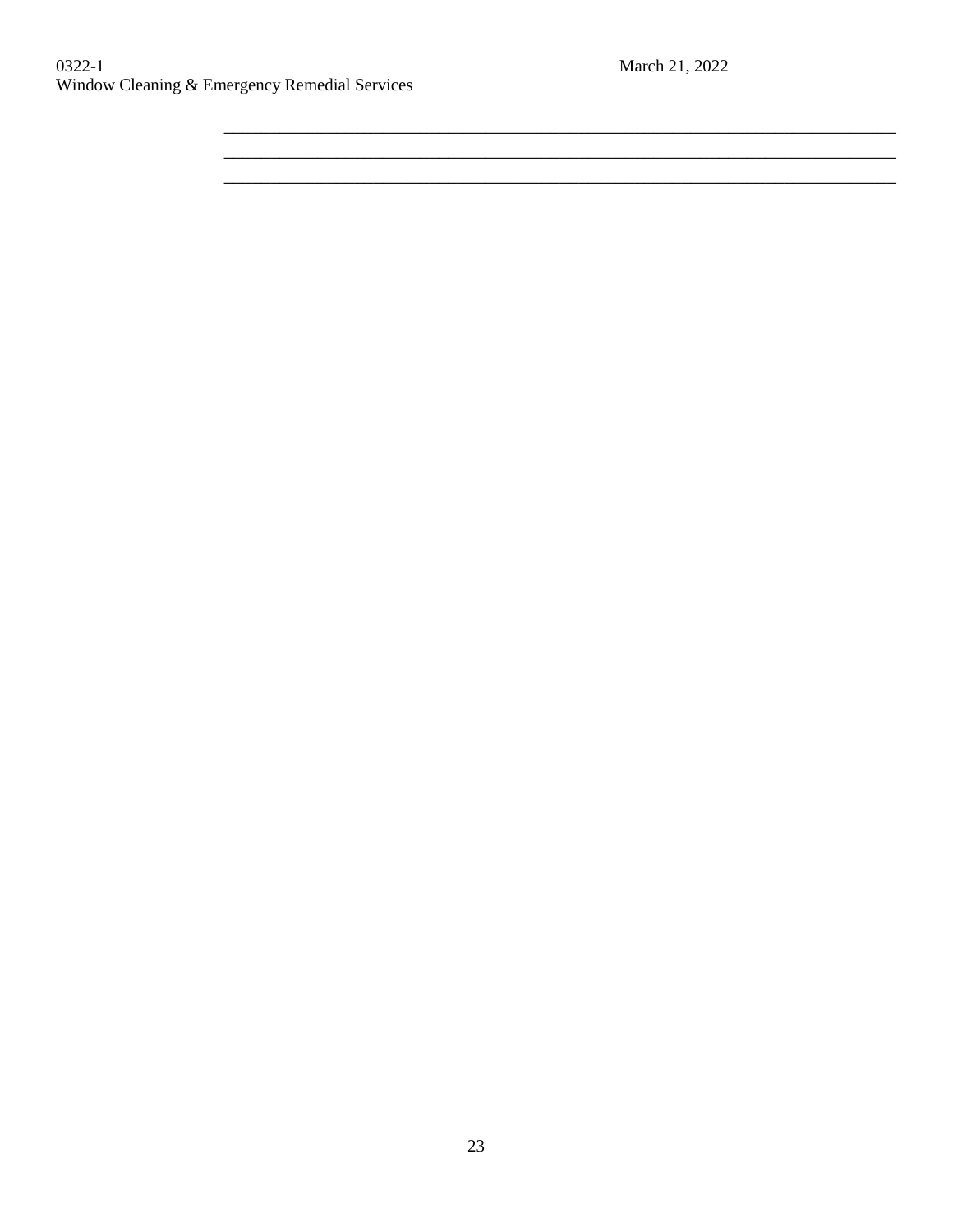### **FORM # 6 ACKNOWLEDGEMENT OF ADDENDA**

\_\_\_\_\_\_\_\_\_\_\_\_\_\_\_\_\_\_\_\_\_\_\_\_\_\_\_\_\_\_\_\_\_\_\_\_\_\_\_\_\_\_\_\_\_\_\_\_\_\_\_\_\_\_\_\_\_\_\_\_\_

| <b>Name of Firm</b>                                                                                                                                                                                                                                                                                                                                                                   |                       |
|---------------------------------------------------------------------------------------------------------------------------------------------------------------------------------------------------------------------------------------------------------------------------------------------------------------------------------------------------------------------------------------|-----------------------|
| <b>TITLE OF BID:</b>                                                                                                                                                                                                                                                                                                                                                                  |                       |
| <b>Trade:</b> Window Cleaning & Emergency Remedial Services                                                                                                                                                                                                                                                                                                                           | <b>PIN</b> : $0322-1$ |
| Instructions: Prospective Bidder is to fill in Trade and PIN number (above), check / complete Part I or Part<br>II of this form (whichever is applicable) and sign and date the form. This form serves as the prospective<br>Bidder's acknowledgement of the receipt of Attachments to this Bid which may have been issued by the Library<br>prior to the proposal due date and time. |                       |
| Part 1 – Listed below are the dates of issue for each Addendum received in connection with this BID.                                                                                                                                                                                                                                                                                  |                       |
|                                                                                                                                                                                                                                                                                                                                                                                       |                       |
|                                                                                                                                                                                                                                                                                                                                                                                       |                       |
| Addendum #3, dated __________                                                                                                                                                                                                                                                                                                                                                         |                       |
| Addendum #4, dated __________                                                                                                                                                                                                                                                                                                                                                         |                       |
| Addendum #5, dated ___________                                                                                                                                                                                                                                                                                                                                                        |                       |
| $\pm$ Part 2 – No Addendum(s) were received in connection with this BID.                                                                                                                                                                                                                                                                                                              |                       |
| Prospective Bidder's Authorized Representative:                                                                                                                                                                                                                                                                                                                                       |                       |
|                                                                                                                                                                                                                                                                                                                                                                                       |                       |
| Title:                                                                                                                                                                                                                                                                                                                                                                                |                       |
|                                                                                                                                                                                                                                                                                                                                                                                       | Date:                 |